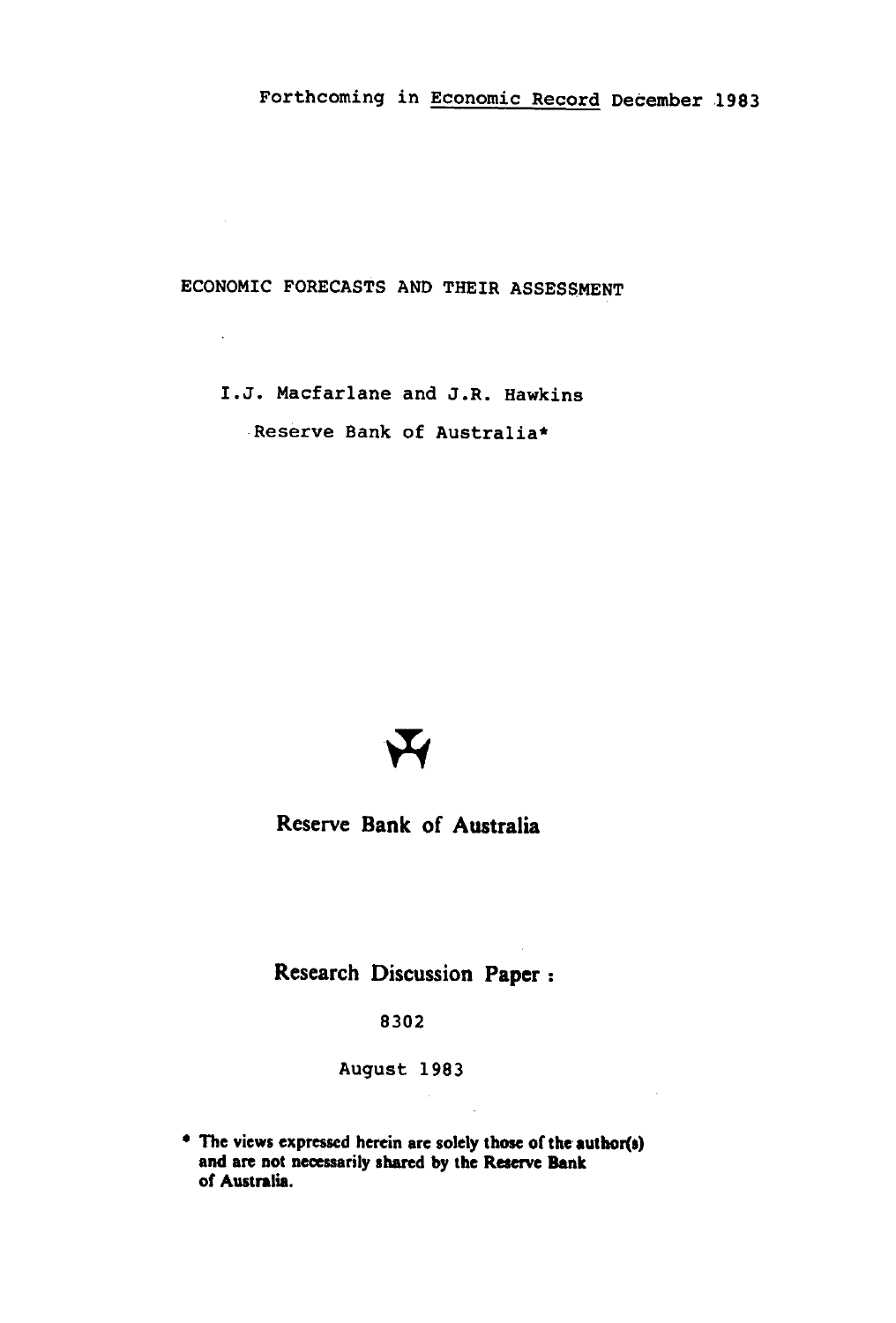### ABSTRACT

This paper looks at the accuracy of economic forecasts and whether it is possible to rank different forecasters by their degree of accuracy.

The first section examines the accuracy of economic forecasts in general and by examining a subset of twelve Australian forecasters over a five year period.

The second section addresses the question of whether it is possible to rank forecasters in order of merit. The paper concludes that the problems are sufficiently large for it to be unlikely that a meaningful and stable ranking could be obtained.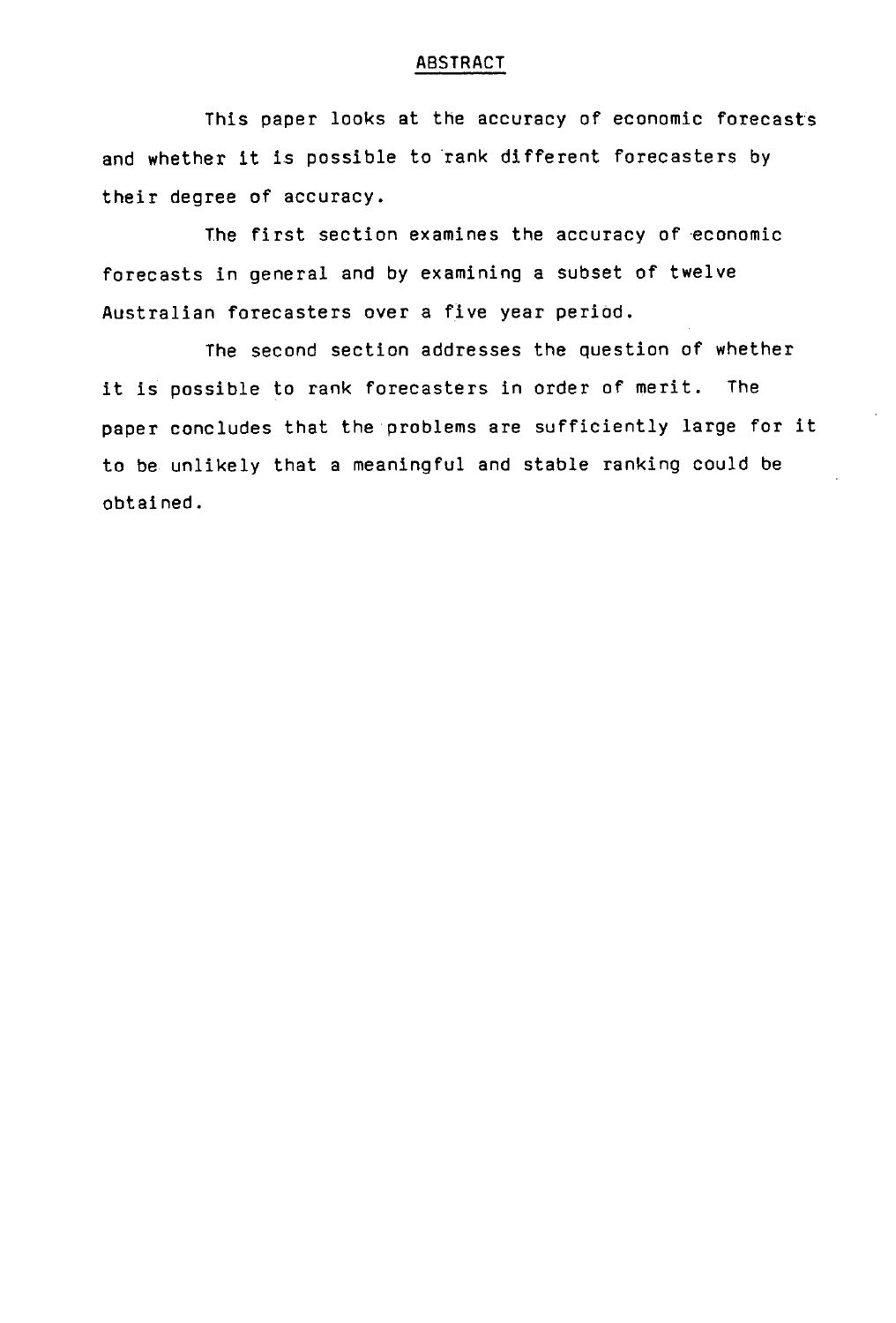#### ECONOMIC FORECASTS AND THEIR ASSESSMENT

This paper attempts to do two things. First, it looks at the question of whether economic forecasts are accurate. Second, it looks at whether it is possible to distinguish between "good" and "bad" forecasters. $<sup>1</sup>$  The points raised are</sup> illustrated by examples drawn from the economic literature on the subject, from some years of experience In economic forecasting and from a sample of twelve Australian forecasters over five years.

### I. ARE ECONOMIC FORECASTS ACCURATE?

# (a) The issues

The most common criticism of economic forecasts is that they are usually wrong. In a literal sense this is, of course, true; forecasters cannot hope to get things right to the last decimal point. In a general sense, however, the proposition is wrong; some economic variables can be forecast to a reasonable degree of accuracy most of the time. To illustrate this point, Table 1 shows recent forecasts of real CDP by the OECD and by the. large U.S. forecasting firm, Data Resources Inc (DRI).<sup>2</sup> These were chosen because they are

- $1.$ Several important questions about economic forecasting are not addressed in this paper. The first is whether econometric models give more or less accurate forecasts than those based on judgement. For discussion of this point see Zarnowitz (1972), Christ (1975), Jonson and Norton (1980) and McNees (1981). The second question omitted is whether structural econometric models give better or worse forecasts than those based on sophisticated auto regressive methods (such as ARIMA processes). For a discussion of this issue see Cooper (1972), Nelson (1972) Christ (1975), Hirsch et. al. (1974), McCarthy et. al. (1974) and McNees (1981).
- This five-year period was chosen as it was used by Caton  $2.$ (1982) to show DRI results which he said "should sustain (him) at least through (his) next two bouts of scepticism of all forecasting methods". The OECD results were from the December issues of the "Economic Outlook".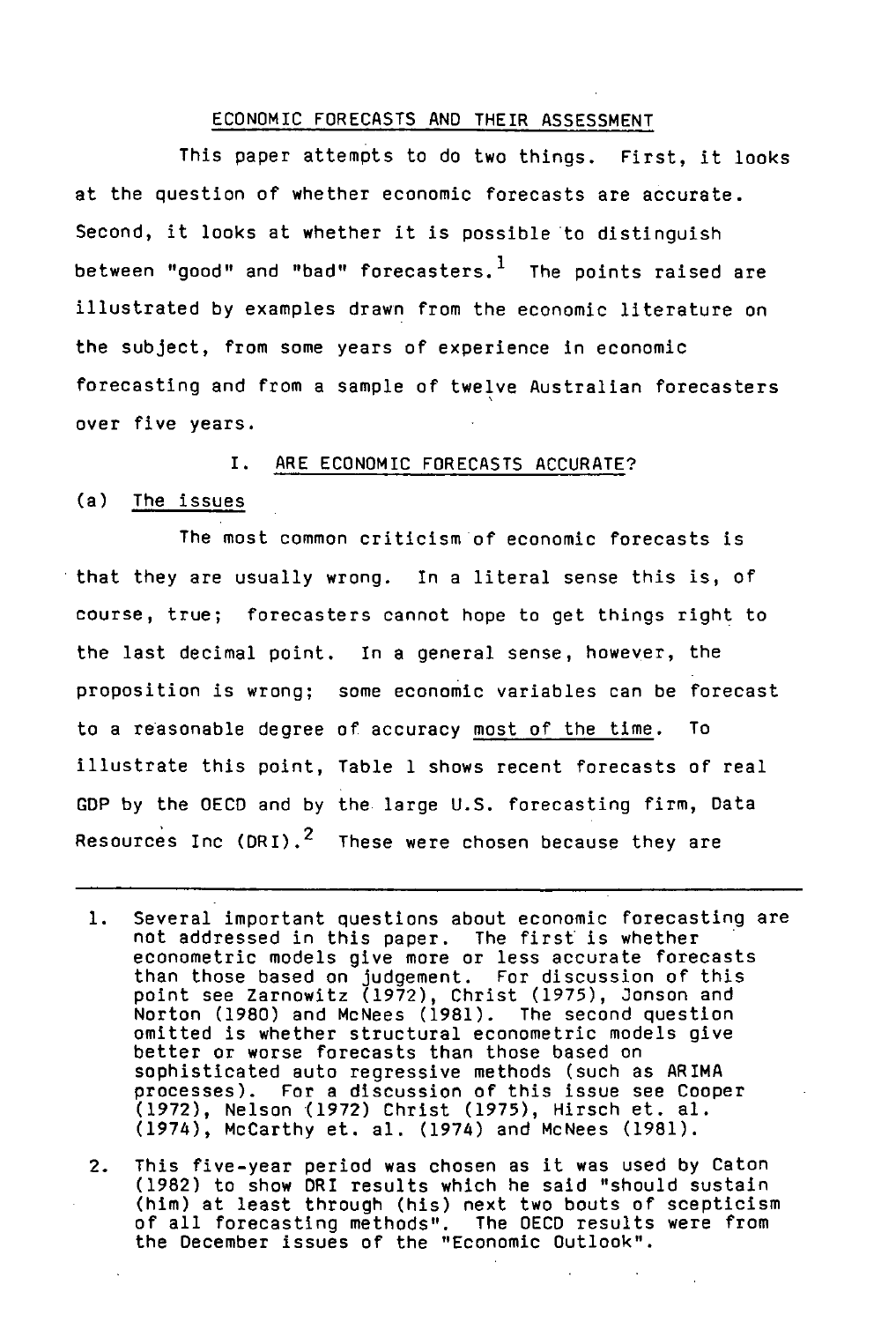respectively the best-known forecaster of the international economy and of the U.S. economy.

On the surface, the forecasts are astonishingly accurate. Judged by this sort of performance, it is hard to see why there should be such scepticism about the efficacy of economic forecasting. Unfortunately there is more to the story than appears from Table 1.

Table 1: Forecasts of growth of real GOP per cent change, year-on-year

|      | OECD forecast of OECD area            |         | DRI forecast of US                     |         |  |
|------|---------------------------------------|---------|----------------------------------------|---------|--|
|      | Forecast made in<br>previous December | Outcome | Forecast made in<br>previous September | Outcome |  |
| 1977 | $3 - 3/4$                             | 3.7     | 5.7                                    | 5.3     |  |
| 1978 | $3 - 1/2$                             | 3.7     | 4.6                                    | 5.0     |  |
| 1979 | $3 - 1/4$                             | 3.3     | 2.8                                    | 2.9     |  |
| 1980 |                                       | 1.3     | $-0.9$                                 | $-0.4$  |  |
| 1981 |                                       | 1.2     | 1.5                                    | 1.9     |  |

GDP is one of the easier variables to forecast.<sup>3</sup> Even though economists give pride of place in their forecasting effort to GOP, and, to a lesser extent, inflation, businesses often have greater need for forecasts of more specific variables. These specific variables include

3. Real GDP is generally forecast better than the other major macro-economic variable - the inflation rate. The coefficient of variation of OECD forecasts for inflation is about 1-1/2 times larger than for GOP. Caton (1982) says of the DRI inflation forecasts over 1977 to 1981 that they are "uninspired, marginally outperforming the naive model, which they closely resemble". Zarnowitz (1979) and Daub (1981) also found that inflation forecasts were hardly distinguishable from extrapolations.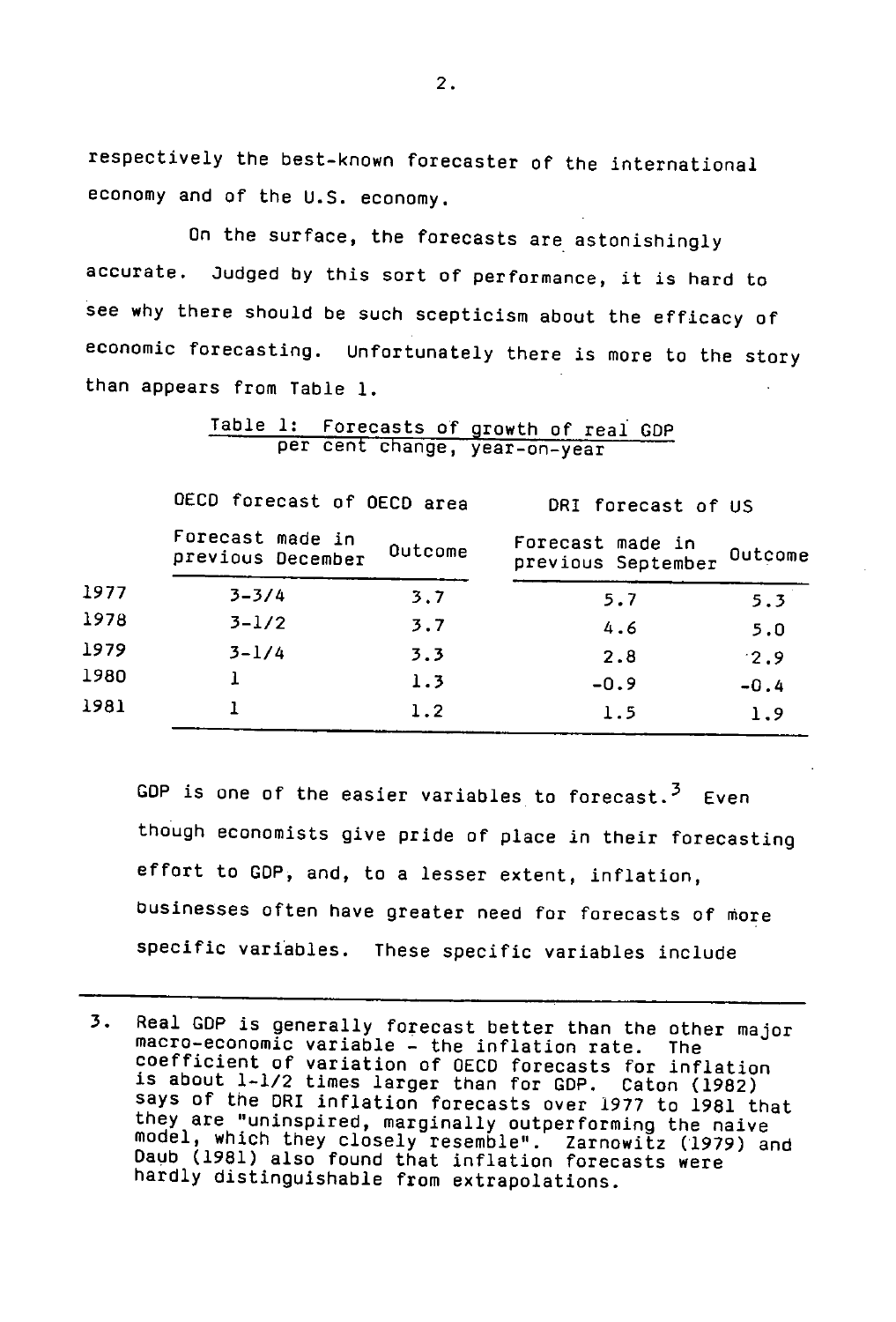components of GOP, such as housebuilding, and key prices such as interest rates, exchange rates, commodity prices etc. In these areas the forecasting record is generally much poorer.

- These forecasts are only for one year ahead. It was no doubt useful to know in 1979 that GOP growth was going to be negligible in 1980. However, the really important thing to have known was that it was going to remain negligible for three years. Forecasters who correctly picked the 1980 turning point have been justifiably criticised for failing to see that the world was entering the longest recession in the post-war period. It has been established on numerous occasions (Zarnowitz (1967 and 1979), Christ (1975), Fromm and Klein (1976), McNees (1976), Su (1978)) that, in general, the accuracy of the forecast declines the further ahead is the forecasting period.4
	- The period shown in Table 1 is flattering to the forecasts as it did not include a major shock i.e. an outcome for any one year outside the range of recent experience. It
- 4. One neglected reason for this is that forecasters become excessively cautious when they extend the forecasting period. They are often prepared to forecast extreme outcomes (i.e. large rises or falls in economic variables) in the near future, but are reluctant to do so further ahead. Most quarterly or half yearly forecasts incorporate "a return to normality" after about six months or a year (this can be verified for OECD half yearly forecasts). This is because extreme forecasts are hard to defend. In the case of forecasts made for only six months or a year ahead, it is often possible to defend them by reference to current conditions, leading indicators, anticipations data etc. Forecasts out beyond a year cannot rely on such information for their defence.

 $\overline{3}$ .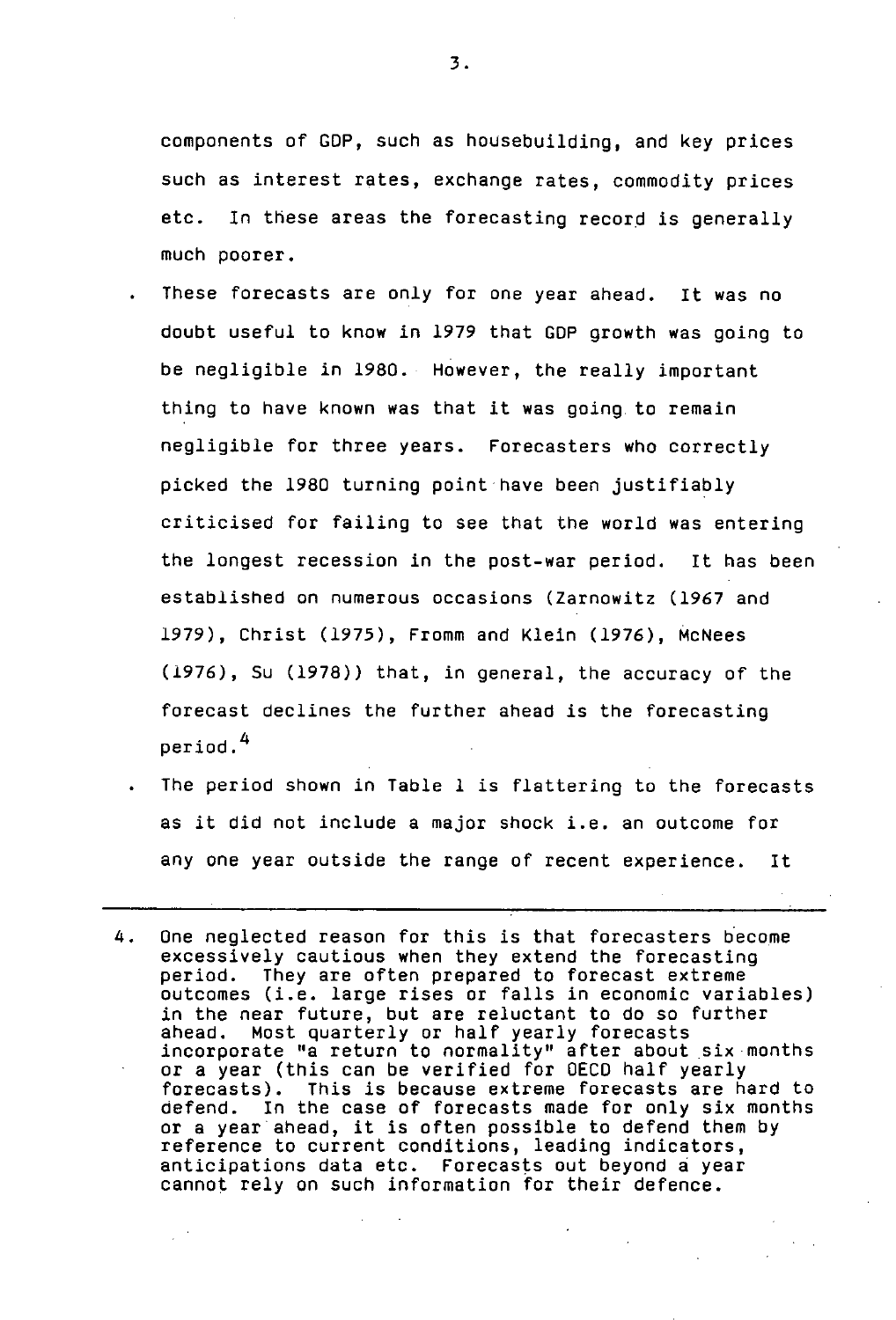is possible to find one by going back a few years further. Between 1973 and 1974 GDP growth in the OECD area fell from 6.1 per cent to 0.9 per cent, by far the sharpest turnaround in the post war period. In 1974 all the major forecasting groups failed to predict the severity of the downturn. (The OECD forecast was 3-1/2 per cent).

This third point is the crucial criticism of economic forecasting. Economic forecasts, at least of real GOP growth, are usually quite good; they are near the mark in most years and over reasonable periods they outperform simple extrapolative methods. The problem is, that when something really large occurs, economic forecasts either fail to pick it or grossly underestimate its size.<sup>5</sup>

A better way of illustrating this is to look at some history. Between the first world war and the Great Depression there was a flourishing economic forecasting industry in the U.S.<sup>6</sup> Its failure to predict the latter event led to its demise. Forecasters that depended for revenue on the sale of

 $5.$ The first of tnese points - that economic forecasts are better than simple extrapolation - has been made by Zarnowitz (1967, 1978), Mincer and Zarnowitz (1969), Christ (1975) and Shapiro and Garman (1981). The second point, namely that forecasts are worst when large changes are occurring, has been documented by Zarnowitz (1979) and Shapiro and Garman (1981).

<sup>6.</sup> By 1927 there were more than half a dozen commercial forecasting services with a national clientele. The academic world was also represented e.g. by the Harvard Economic Service and Irving Fisher who published an annual forecast in the American Economic Review. Systematic assessments of forecasting accuracy were also carried<br>out. Some of these are described in Shaniro and Garma Some of these are described in Shapiro and Garman (1981).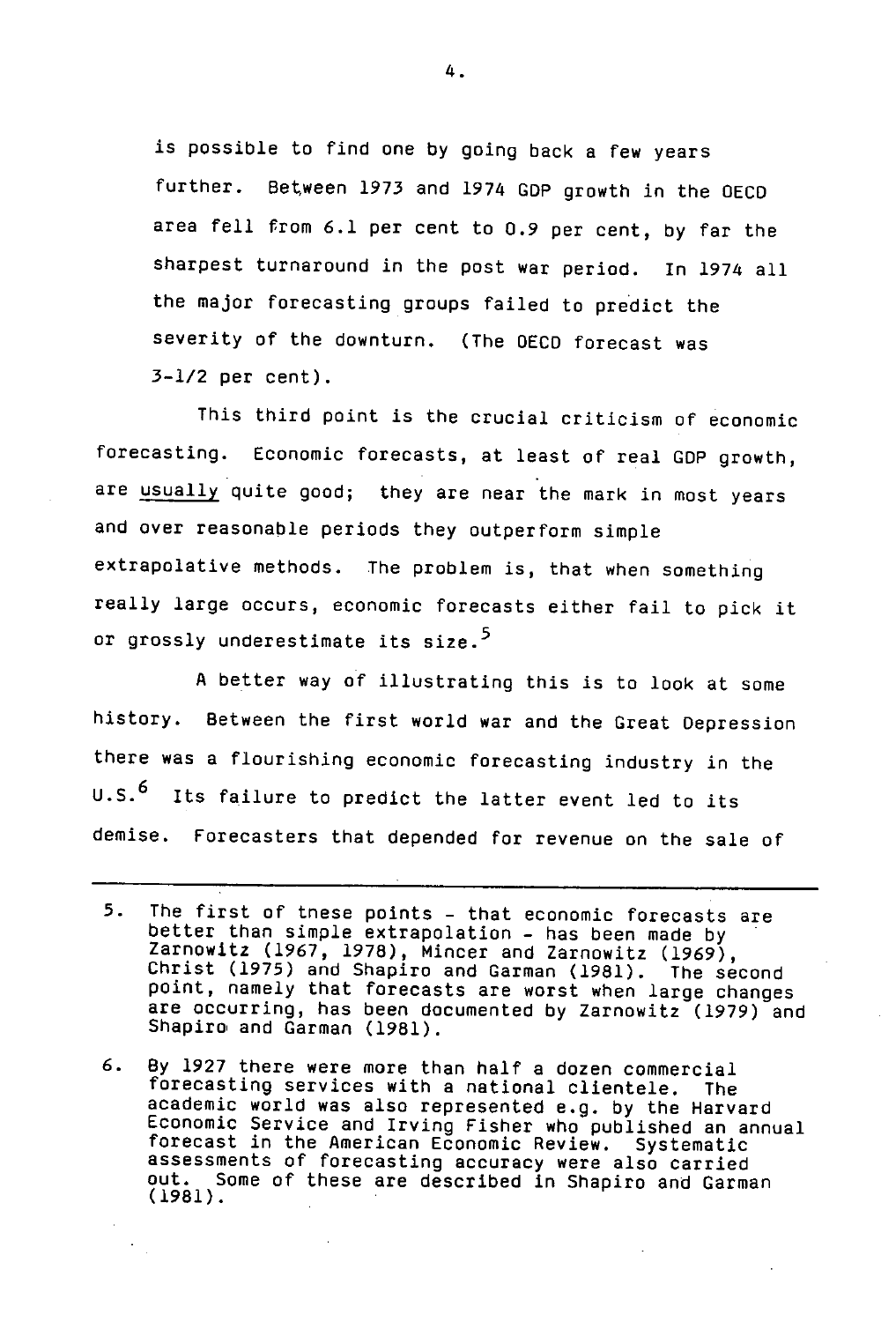their forecasts went out of business; others, such as those associated with banks, continued in spite of an equally poor performance.

In the post-war period there have also been a number of major failures by economic forecasters. The main ones were:

- the false prediction of a recession immediately after World War  $II:$ <sup>7</sup>
- the failure to predict the magnitude of the acceleration in inflation in the early seventies;
- the failure to predict the severity of the fall in output and employment in 1974;
- over recent years, the failure to predict the duration of the international recession (see above), and to predict the rise in interest rates (see below).

In summary, the legitimate criticism of the accuracy of economic forecasts is that they are only good at predicting the predictable. When the movements of economic variables are within the range of recently observed movements, forecasting accuracy can seem to be quite good. When movements are outside the range of recent experience, forecasts look poor. All the failures of forecasting listed above, except for the post-World War II recession, are examples of this tendency. It could be claimed that, as most years do not contain an extreme movement in an economic variable, economic forecasts are good most of the time. Unfortunately, users of economic forecasts have a disproportionate need to be alerted to the extreme movements.

7. See Sapir (1949) and Zarnowitz (1978).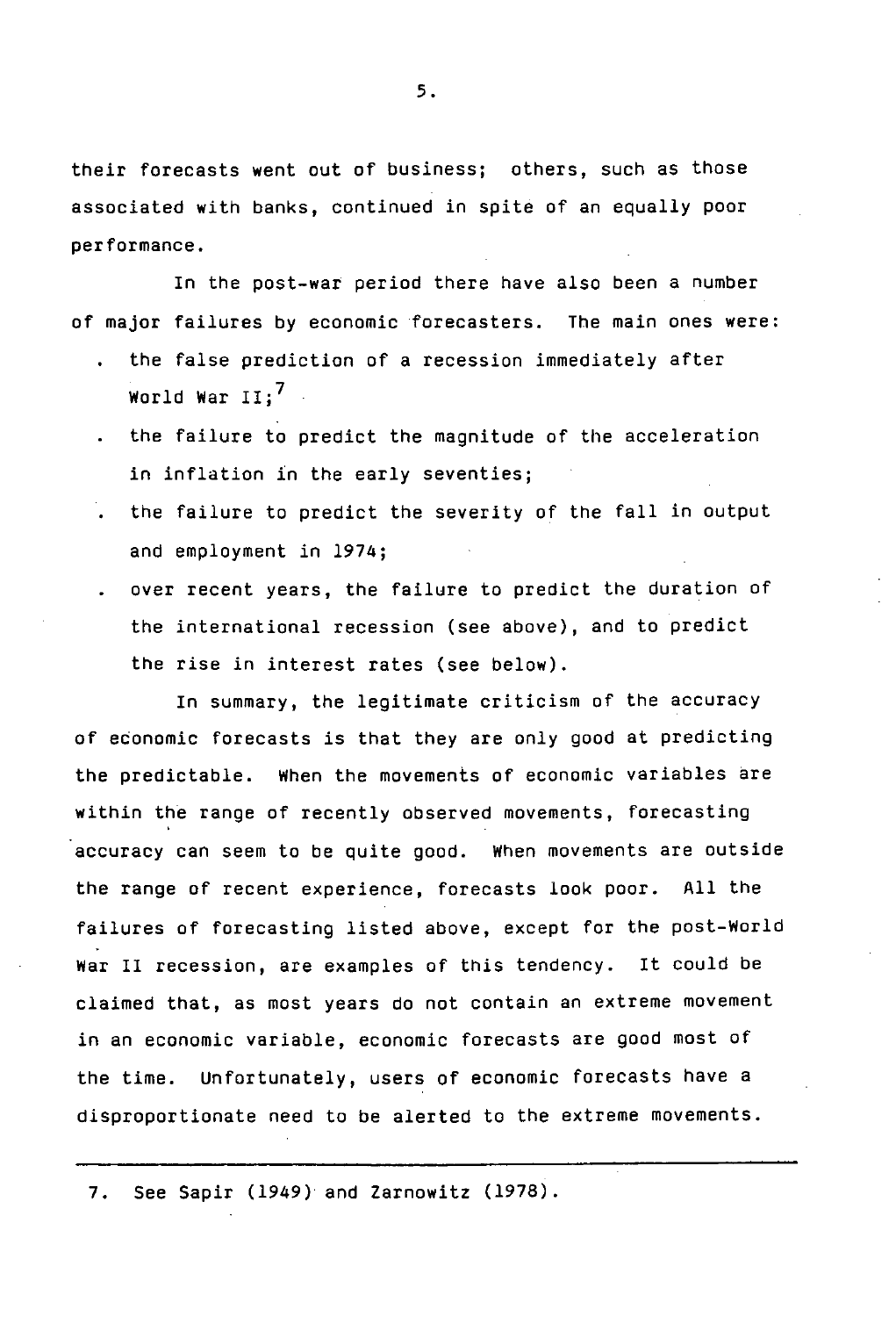it is not much comfort to have been correctly told that COP growth was going to rise from 2-1/2 per cent to 3-1/2 per cent, if you were not told that interest rates were going to rise to an all-time record.

## (b) Some Australian results

This section looks at an interesting sub-set of Australian forecasts to illustrate some of the points made above; for reasons which will be made apparent later, it is not an assessment of the relative worth of different forecasters. The sub-set of forecasts is that collected each January over the last six years by Terry McCrann of The Age. This collection has covered over twenty forecasters in some years, twelve of whom have replied to all five of the completed years analysed in this paper. The calculations in this section are confined to this constant group of twelve forecasters and the five variables shown in diagram 1, namely, real COP growth, the change in the CPI, the level of unemployment, the current account defict and the bond rate. The twelve forecasters Include private forecasting companies, a university-affiliated economic institution, the economic departments of trading banks, other financial institutions and a public company. The forecasts made by the Treasury and published in Budget Statement No. 2 are not included in this list as they refer to financial years.<sup>8</sup>

<sup>8.</sup> Pagan at. al (September 1982) point out that many private forecasters "seem to adjustment (their forecasts) towards those given in the Budget". This would suggest that the Treasury forecast would end up in the middle of the range of forecasts by January, even if it had not been moved. As all calculations in this section are based on ranges of forecasts, the omission of the Treasury forecast would not be likely to lead to major changes in the conclusions.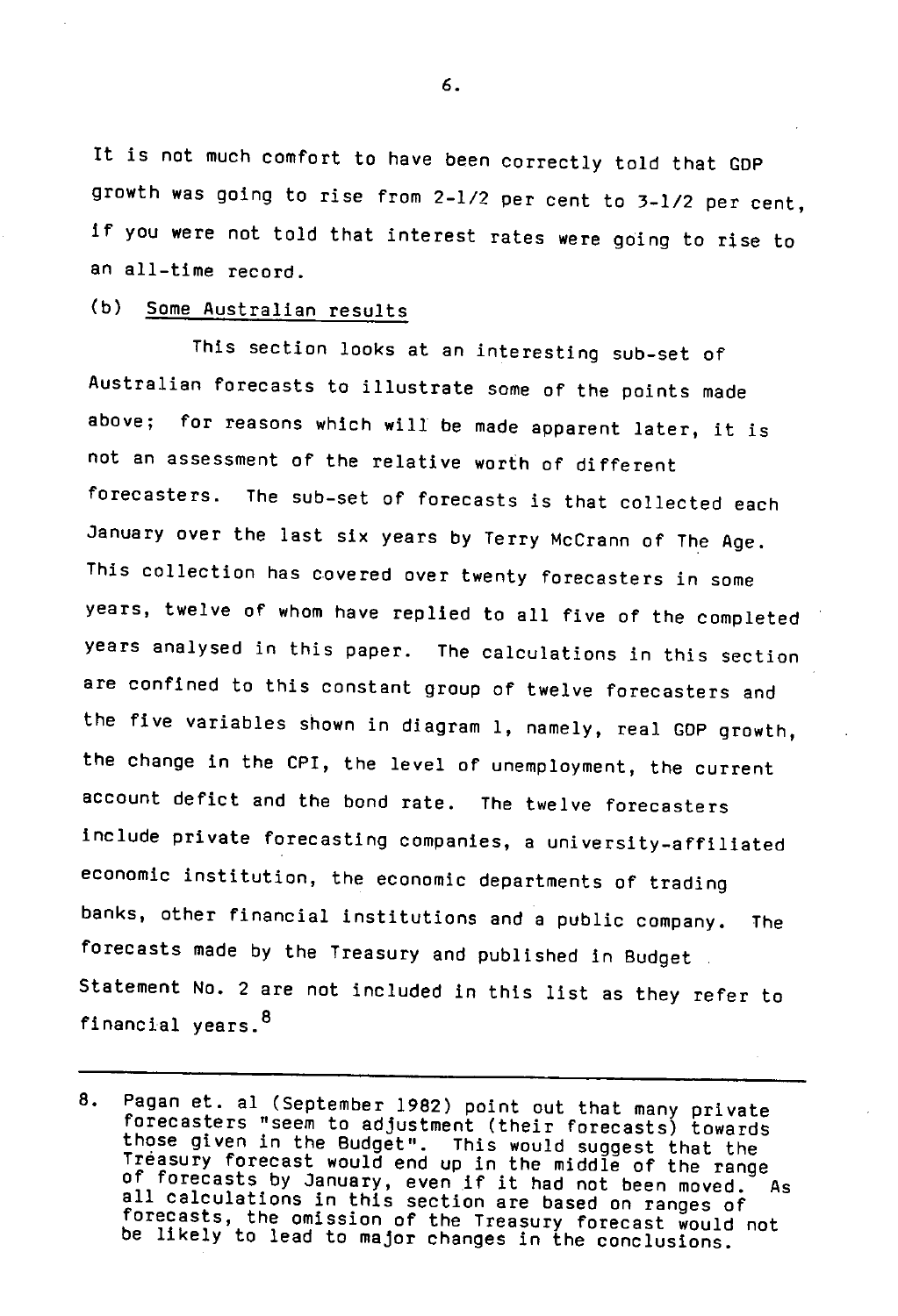Diagram 1 shows the range of forecasts for each year for each variable, along with the outcome.<sup>9</sup> It was possible to compare the outcome with the range of forecasts for the five variables for five years. in these twenty-five observations the outcome was outside the range of forecasts on nine occasions or 36 per cent of the time. These are shown in Table 2.

| Table 2:     |                 |  | Occasions on which outcome was outside |      |
|--------------|-----------------|--|----------------------------------------|------|
|              |                 |  | the range of forecasts                 |      |
| Variable     |                 |  |                                        | Year |
| GDP          |                 |  |                                        | 1982 |
| CPI          |                 |  |                                        | 1979 |
| Unemployment |                 |  |                                        | 1981 |
|              |                 |  |                                        | 1982 |
|              | Current account |  |                                        | 1978 |
|              |                 |  |                                        | 1981 |
| Bond rate    |                 |  |                                        | 1979 |
|              |                 |  |                                        | 1980 |
|              |                 |  |                                        | 1981 |

9. The outcomes used throughout this paper are the latest estimate available rather than the first estimate. Although it is possible to argue for either, the prevailing view is that "the main object of forecasting is to anticipate what will actually happen in the economy rather than what the data source agencies, on the basis of incomplete information, initially estimated had happened". McNees (1981b). Others have taken a different view. Suprisingly it makes little difference which estimate of the outcome is used for comparison. In fact some studies have found that forecasts have been closer to the final outcomes than to the preliminary ones.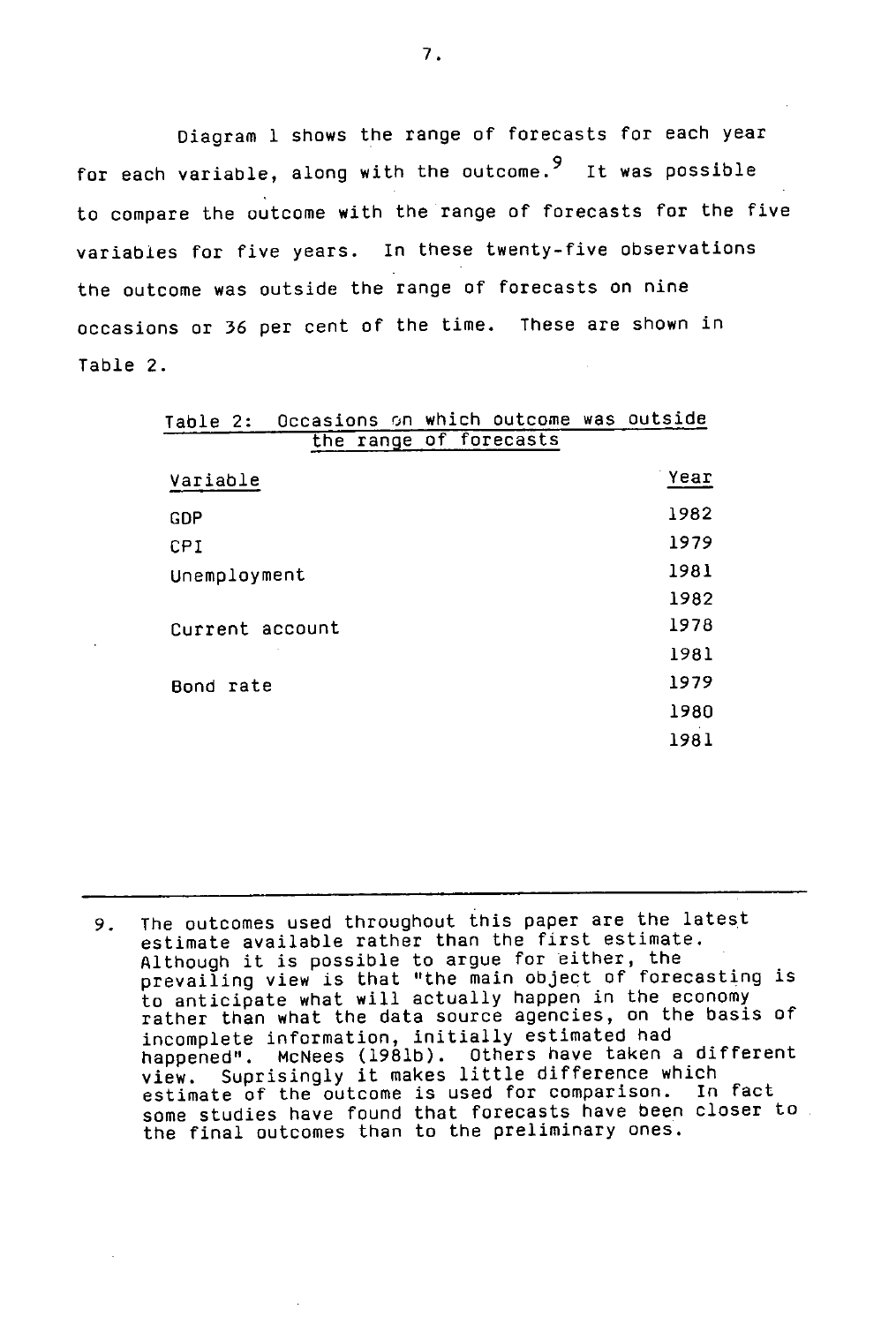### **DIAGRAM 1**



**FORECASTS AND OUTCOMES AUSTRALIA**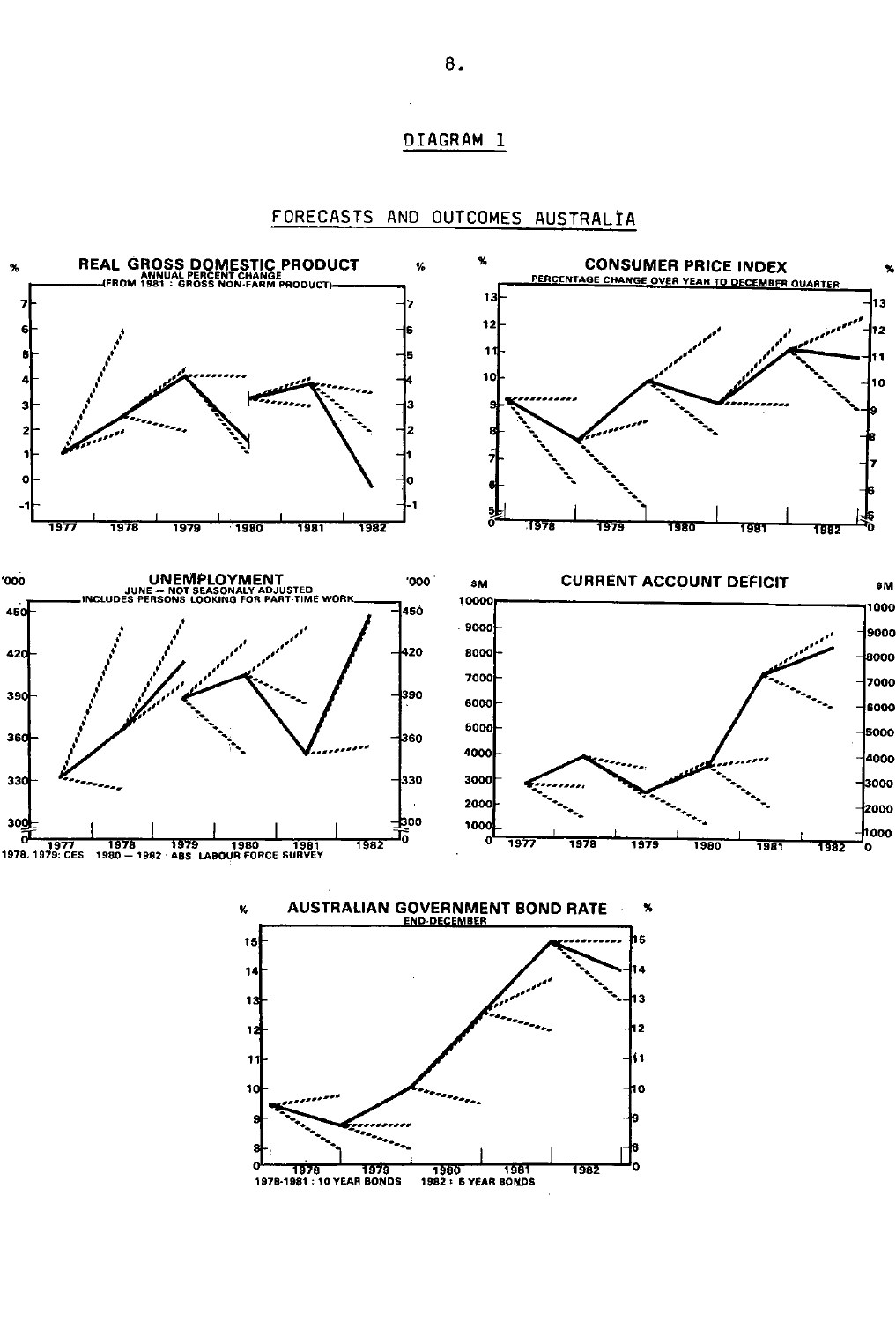This is not a very impressive result, but it is, in a broad sense, consistent with the usual findings about the effectiveness of forecasting mentioned in the first section.

- The forecasts perform better than simple extrapolation. To test this proposition, another set of forecast ranges based on simple extrapolation were constructed. These effectively assumed that each variable followed a random process. The forecast ranges for each year were thus the outcome of the previous year plus or minus the average size of changes in the series. When this was calculated, the resulting forecast ranges failed in thirteen occasions out of twenty-five to include the actual outcome. Especially as the ranges were about one and a half times as large as those produced by the twelve forecasters, it is reasonable to conclude that they were inferior to the actual forecast ranges. (An appendix contains details of this extrapolation.)
- The forecasts are worst for the variable that showed the most extreme movement. For three years in a row all forecasters underestimated the bond rate. The bond rate was the only variable whose movements were outside the range of previous experience; the rise of 6.2 percentage points in a three year period was unprecedented. It is true that the number of unemployed and the dollar value of the current deficit were also at record levels. However, in relative terms, the movements in these variables were not exceptional.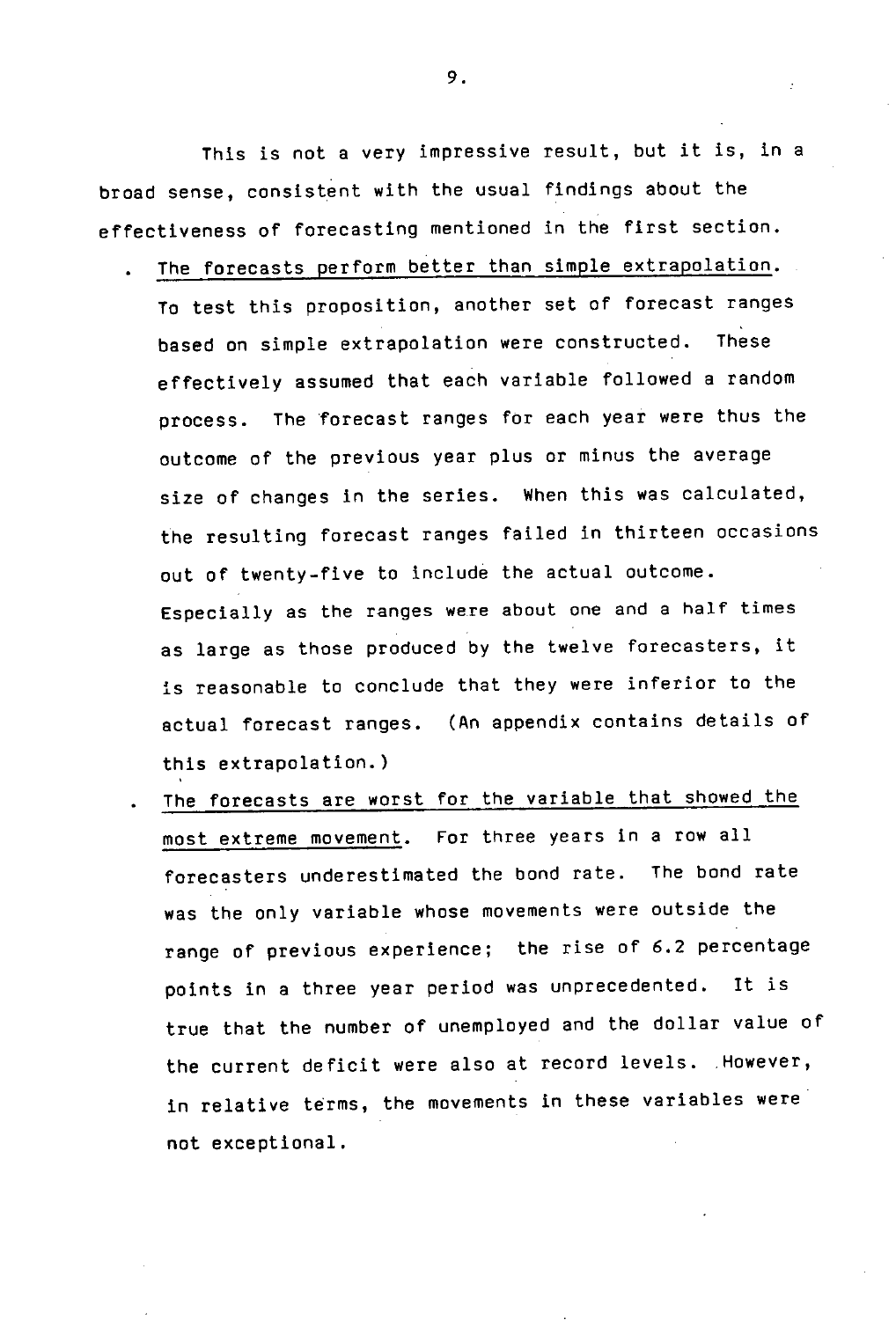Somewhat surprisingly the forecast of the CPI was as good as that for GOP. The reason is that movements in the CPI were smaller than those for GOP over this period and so a basically extrapolative procedure for forecasting prices worked reasonably well. The coefficient of variation of GOP was about 50 per cent against 13 per cent for the CPI. An earlier draft of this paper covering the first four years' results was able to conclude that the forecasts of GOP were better than for the other variables considered, however the recession in 1982 altered that conclusion. 10 In short, GDP and unemployment experienced a very large shock within the evaluation period while prices did not.

II. IS IT POSSIBLE TO PICK GOOD FORECASTERS? (a) The issues

Despite the rather chequered history of economic forecasting, there is a natural curiosity to know whether there Is, perhaps, one forecaster who is consistently better than the others (or one who is consistently worse). The problem of

- 10. Note that the specification of some of the forecast variables made it easier for the forecasters in 1982 than recent events might suggest. For example:
	- Unemployment had to be forecast for mid-year but the big shakeout did not occur until the second half of the year. Although the June outcome was slightly above the top of the forecast range, the end-year outcome was well above it;
	- The bond rate had to be forecast for the end of the By mid-year it had risen to an all-time high wnich was well above the top of the forecast range. It was not until December that the bond rate fell back Into the forecast range.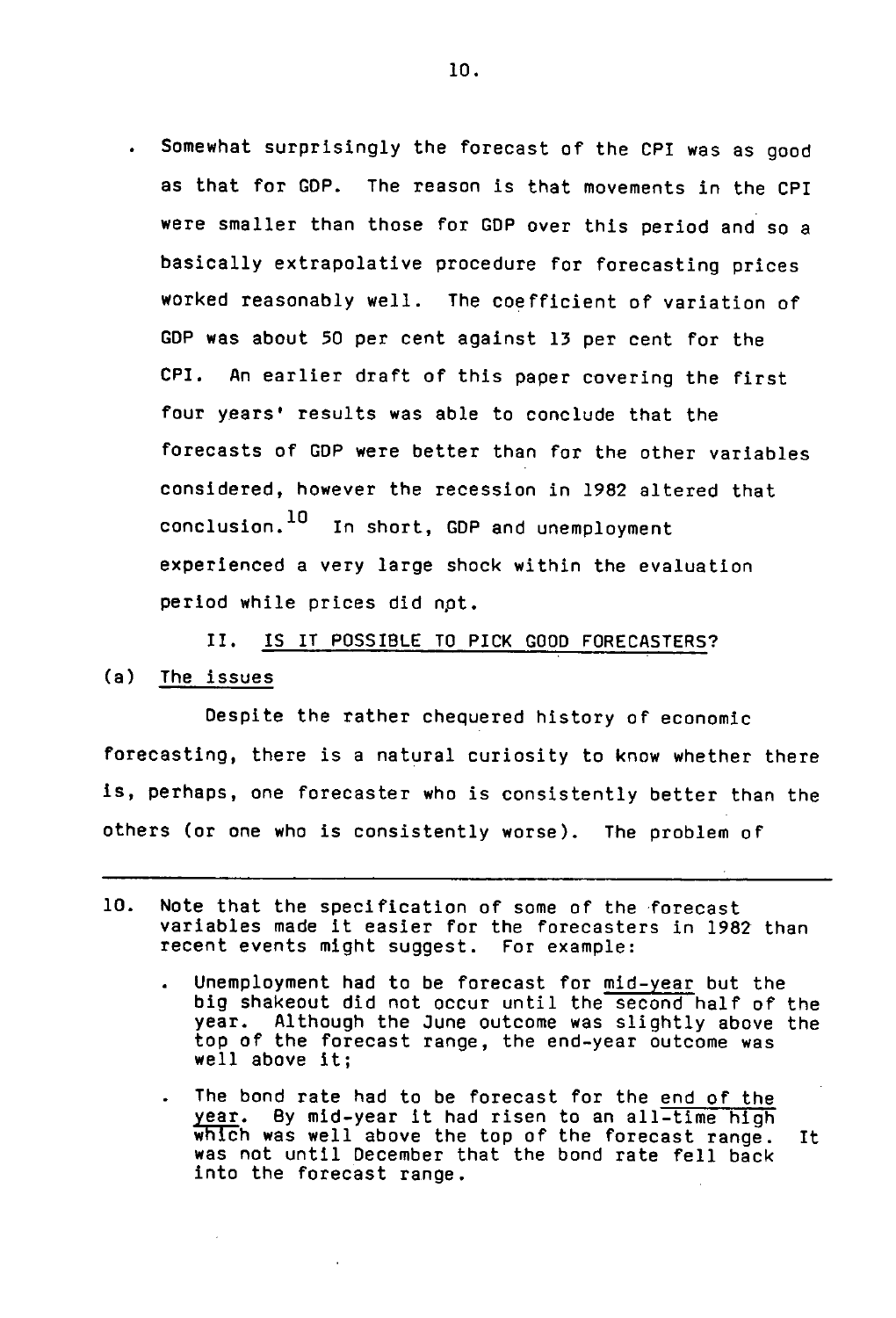assessing the relative accuracy of different forecasters is an extremely difficult one. So much so that the most experienced writer in this field - Zarnowitz - concluded that "the search for a consistently superior forecaster is about as promising as the search for the philosophers' stone". $^{11}$  The problems faced are both practical and conceptual. The main practical problems are that different forecasters may:

- use different definitions or measures of variables;
- forecast different periods some use calendar years while others use financial. Some use end of quarter, while other use average of quarter;
- use different growth rates e.g. year-on-year, twelve months ended;
- be made at different times e.g. before the year being forecast, early in the year being forecast, half way through the year etc.;
- use different policy assumptions e.g. "no policy change" or "most likely policy outcome".

The above differences can cause a lot of difficulty especially if a large number of forecasters are being assessed. There is little that can be done to overcome these differences other than to avoid comparing the non-comparable. It is also wise to spell out the differences so that those wishing to make judgements are aware of the areas of non-comparability. An advantage of the constant group of twelve forecasters used in the present discussion is that these

11. Zarnowitz (1978)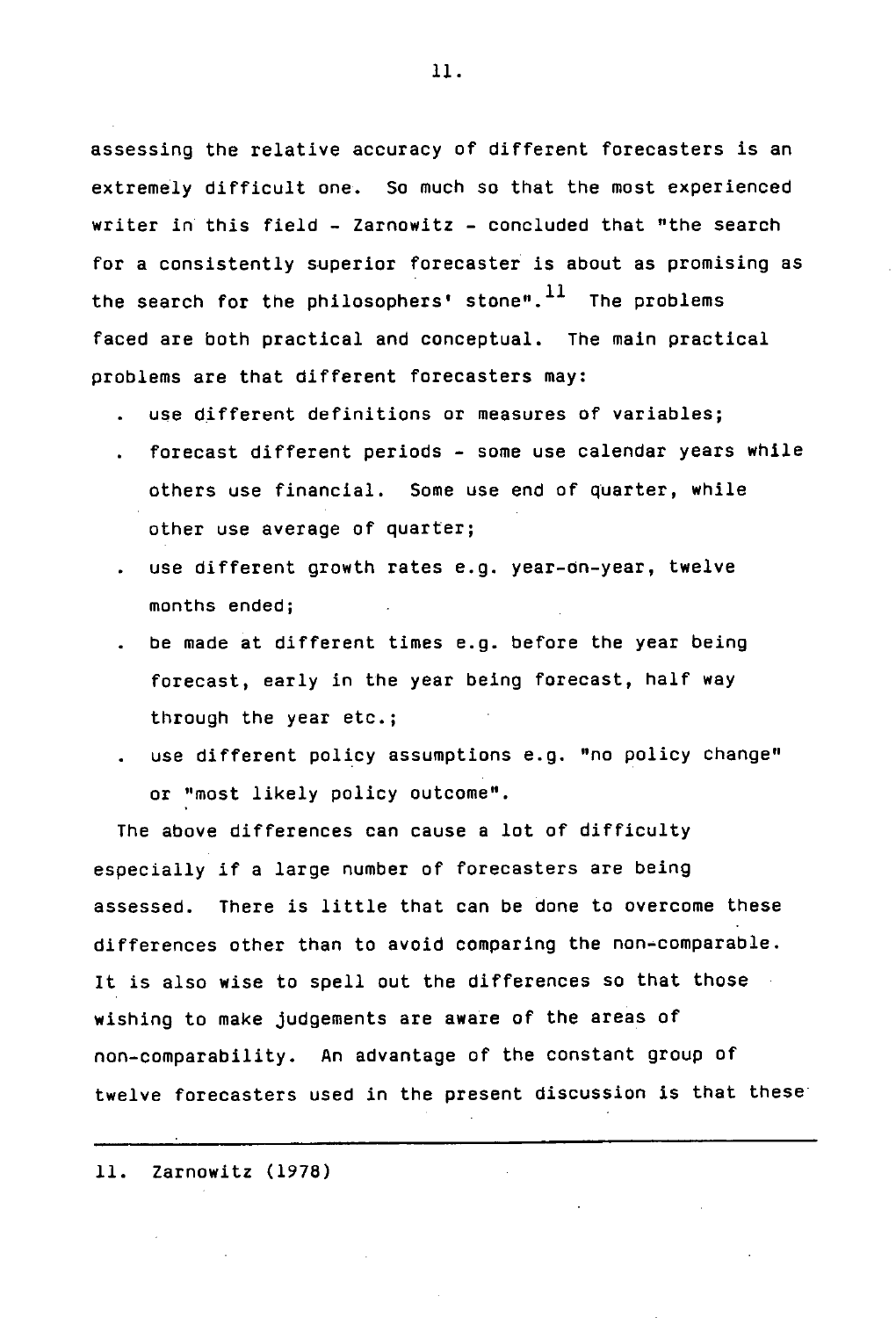problems do not arise; they all forecast for the same period using the same definitions and types of growth rate and the forecasts are all made in late December/early January.

Another related practical problem, and one that is rarely overcome, is the need to find a long enough evaluation period. A relatively large number of observations is needed for purposes of statistical significance. More importantly, a period long enough to include a reasonable range of cyclical events is necessary before economic judgements can be made. It has already been pointed out that the five year period used in this paper can lead to uncharacteristic (and probably misleading) results such as the comparison between forecasts of prices and GOP. The same problem arises with comparing different forecasters; an evaluation period that includes a deep recession but not a boom will favour the habitual pessimist (and vice versa).

Even if these practical problems are overcome there are still conceptual difficulties. Indeed these are much more serious than are the practical ones. The-main conceptual difficulties are:

Forecasts may not be independent. Some forecasters are very serious about their job and can back up their numbers with strong arguments and a lot of background calculations. Others feel obliged to have a forecast but arrive at it by merely 'adding a point to, or subtracting a point from', one of the widely circulated serious forecasts. This factor, plus the natural risk-averting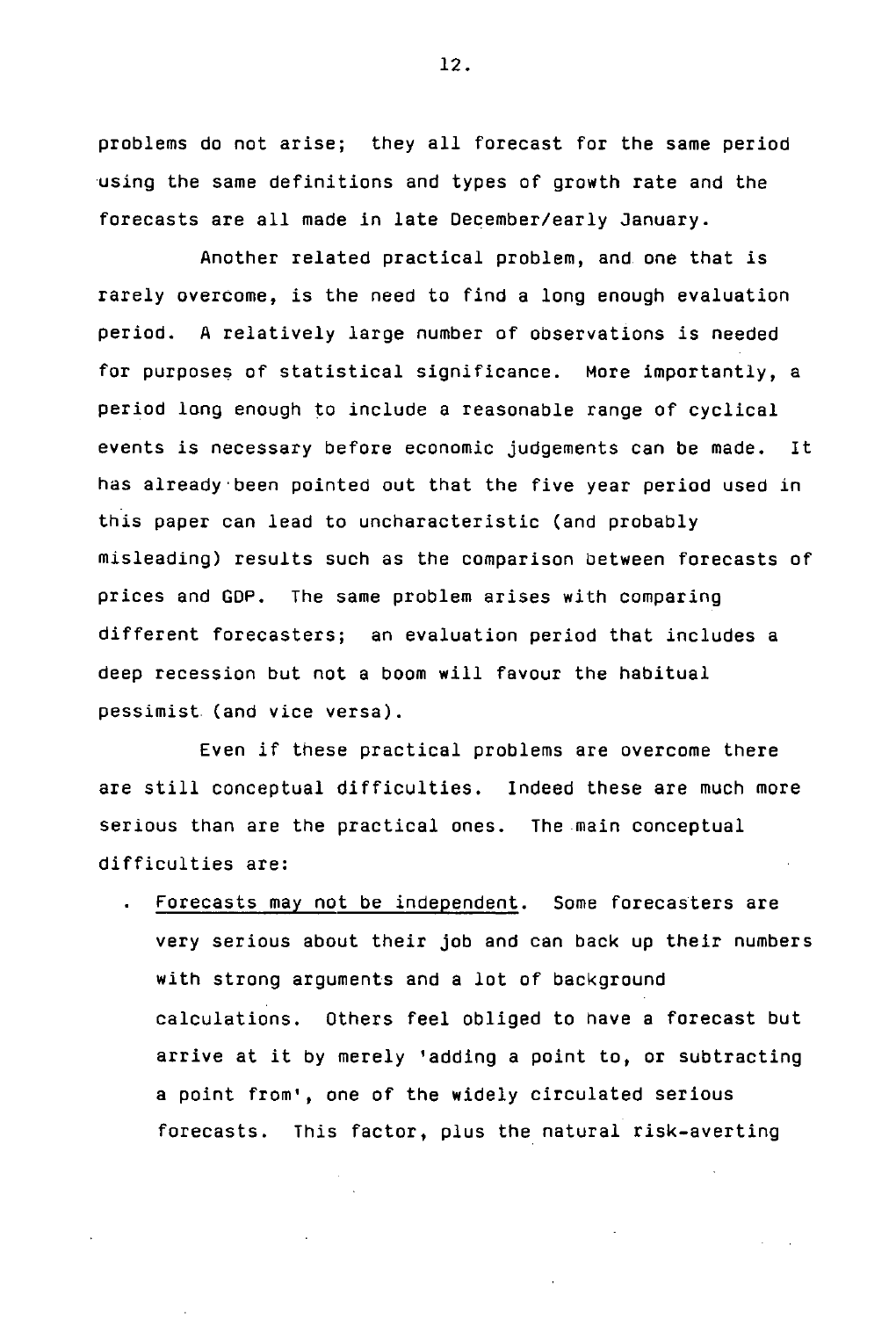strategy of seeking 'safety in numbers', gives rise to a tendency towards a bunching of forecasts around one or two market leaders. $\frac{12}{1}$  The interdependence of various forecasters would not cause a problem if the other conceptual problems could be overcome. That is, if an effective means of assessing forecasts could be devised, then it should sort out the serious forecasters from the 'followers'. However, if there are defective assessment criteria, or a small number of observations, as is almost always the case, the forecasting prize could go to one of the "followers".

There is no accepted criterion by which to judge

forecasts. It is generally agreed that the criterion of minimising the difference between forecasts and outcomes, such as root mean square error, tells only part of the story. This is because it gives an advantage to the "play-safe" forecaster who may look good on this criterion even though he failed to pick any of the changes of direction in a cyclical series. Diagram 2(a) shows such a situation; forecaster B would be judged as the better forecaster over this six year period using the usual

12. This bunching is the norm among published forecasts; for example Zarnowitz (1979) finds a higher correlation between different forecasts than between forecasts and outcomes. Among unpublished forecasts, it is not necessarily the case. In a recent interest rate forecasting competition run by the Australian Business Economists, only the winning forecast (and its forecaster) were made public. This anonymity, among other things, may explain the wide range of forecasts being put forward: between 13 and 21 per cent for the bill rate two weeks hence.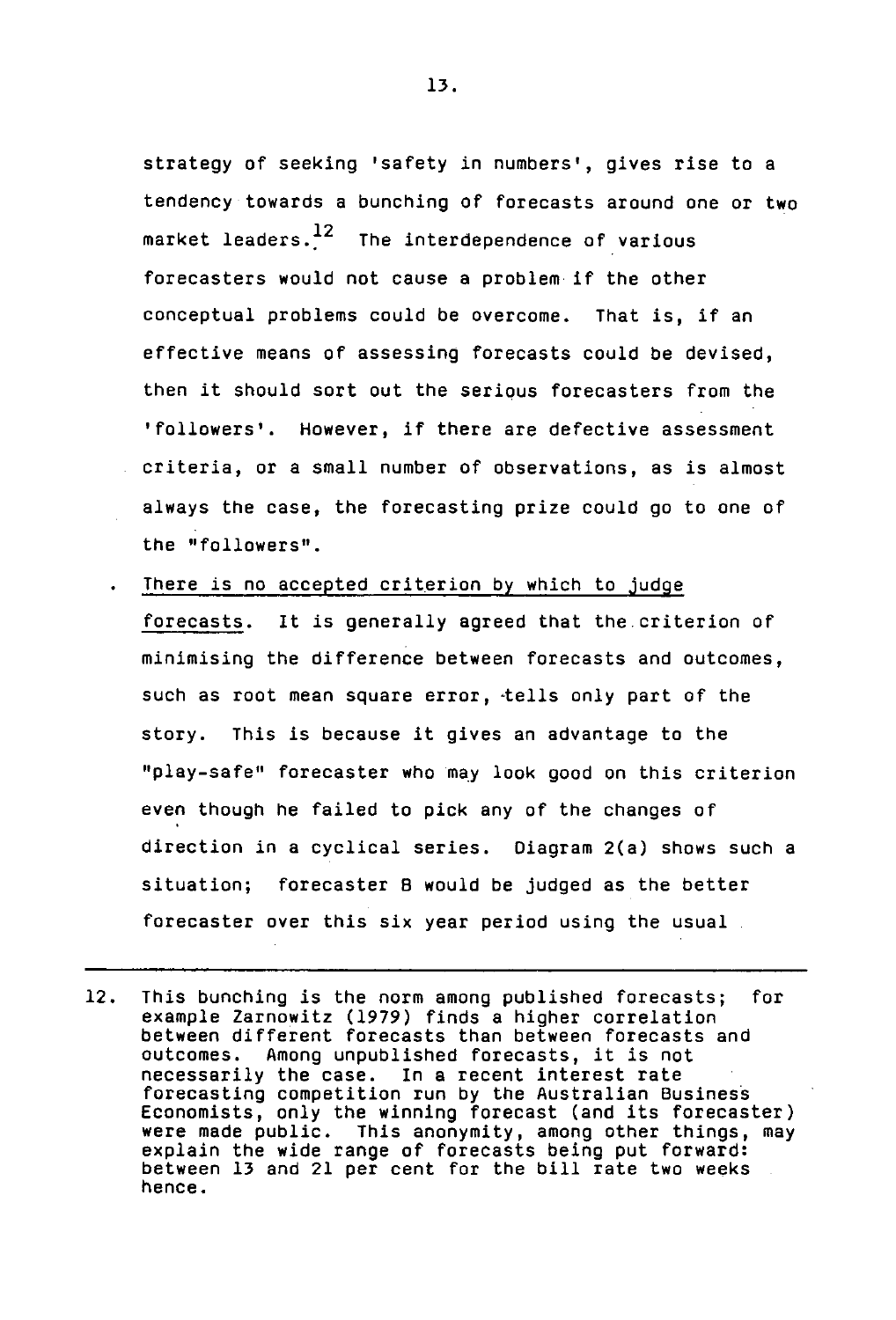error minimisation rules. A better criterion is often thought to be the ability to pick turning points.  $^{13}$ This certainly sounds fairer and is more in keeping with the needs of people who use economic forecasts. Unfortunately, it is extremely difficult, if not impossible, to apply. The main difficulties are:

- A long run of years is needed to make a fair 1. judgement. For example, in the five years shown in Table 1, GDP has only one turning point - the slowdown in 1980. If we want to have enough observations (i.e. turning points) to avoid the errors of small samples, we would need a very long run of years or decades.
- It is hard to know what to define as a turning point.  $2.$ Business cycles do not show up as smoothly as sine curves. Monthly and quarterly data contain a lot of erratic movements and, in general, forecasters are not expected to be able to forecast the "noise" in the series. In principle, annual data are Supposed to overcome this problem but they introduce further problems. For example
	- (i) Year-on-year growth rates are very crude indicators of turning points. Diagram 2(b) shows a situation where a forecaster (A) who

<sup>13.</sup> While several authors stress the need for analysis of turning points, Zarnowitz (1967)(1978), Christ (1975) and Su (1978), there is not a great deal of enthusiasm in their pleas. It is much more convenient to stick with error-minimisation as the criterion.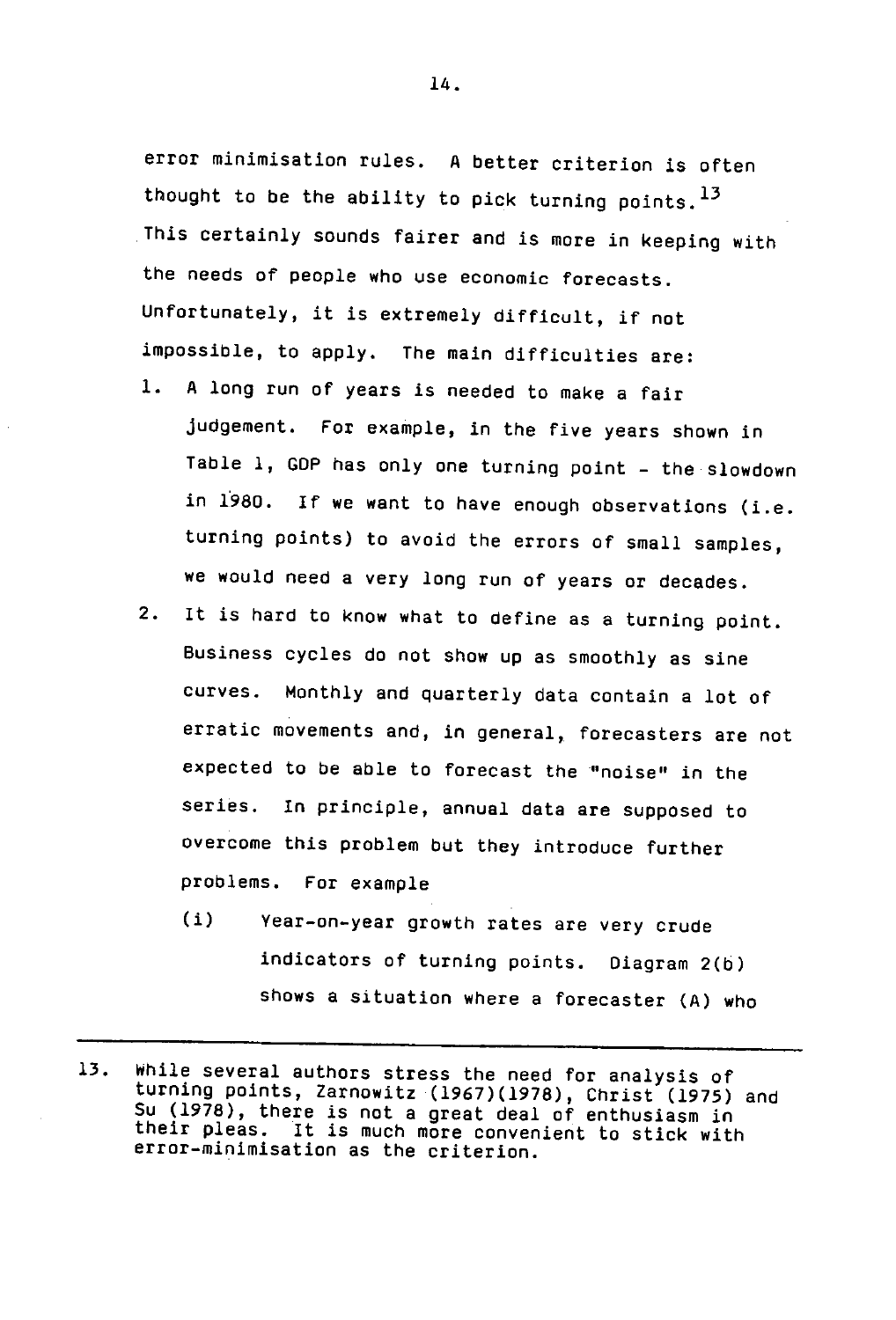picked a slowdown (but one quarter too early) appears to be inferior to a forecaster (B) who failed to pick the slowdown at all. This is largely due to the distortions introduced by looking at year-on-year growth rates. The figures underlying this example are shown in the appendix. This effect is much more likely to occur (in the realistic case) where there is a lot of erratic quarterly fluctuation rather than in the smoother example shown in Diagram 2(b).



(ii) it is difficult to decide what constitutes a turning point. If levels are used, there is • only one downturn for GOP in the post-war period. It is common to use growth rates and so measure a downturn as a significant fall in the growth rate. But this still presents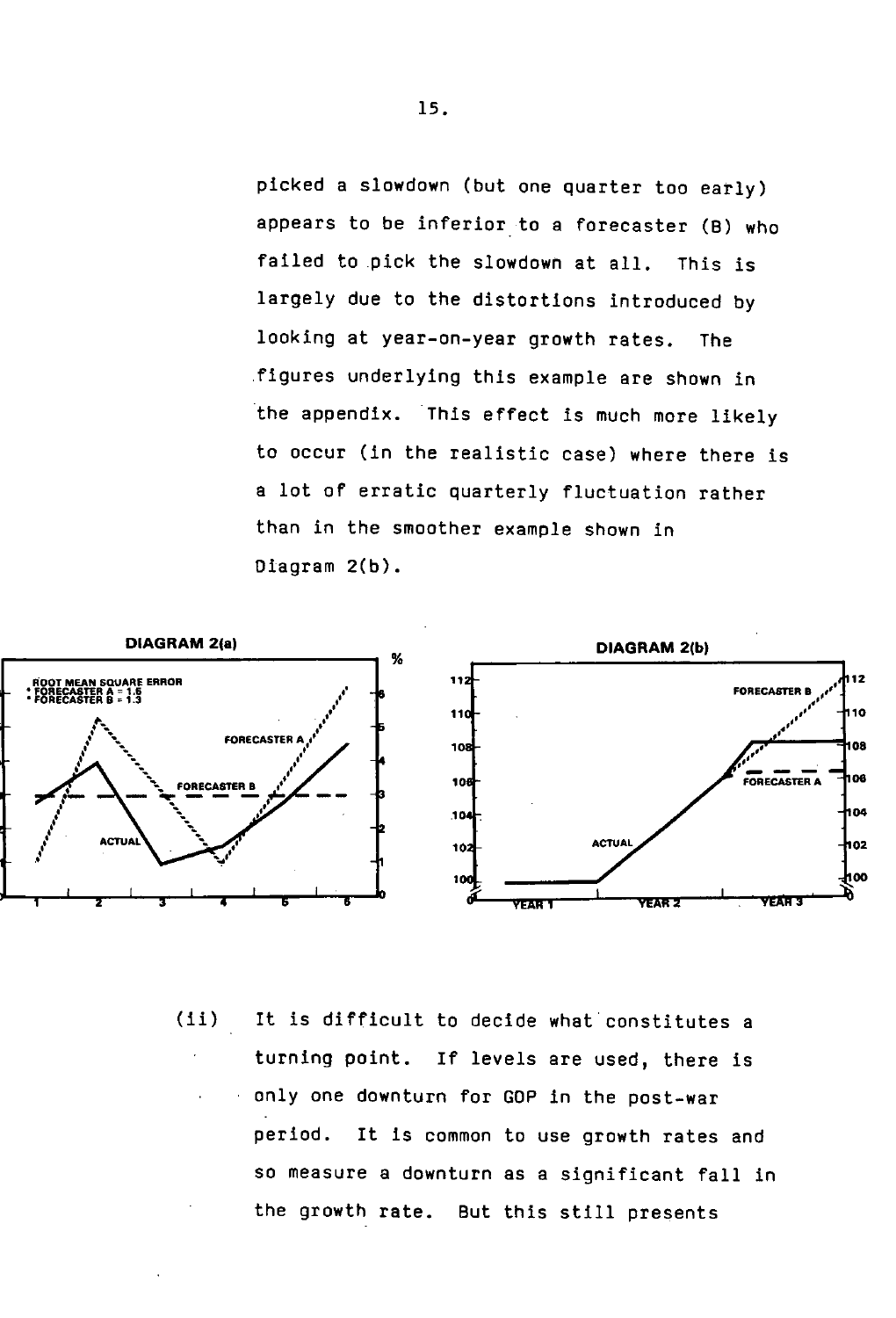problems - e.g. was the fall from 4.2 to 2.0 per cent in the growth of GDP in Australia between 1979 and 1980 a downturn? On the basis of COP alone it would appear to be significant. On other criteria it was a relatively minor bump e.g. employment grew 2.9 per cent in 1980 (year-on-year) and the average unemployment rate was lower than the previous year.

(iii) The foregoing suggests that the recognition of turning points requires evidence from a variety of indicators. This means that a reference cycle has to be constructed in the manner of the NBER cycles before assessment can begin. Not only is this time consuming, it also introduces a host of arbitrary assumptions about series to be used, weights etc.

The consequence of the above difficulties is that most assessors of forecasts pay lip service to turning points and then go ahead and use error minimisation criteria. $^{14}$  often based on a very short sample, and in some unfortunate cases, one observation.

14. An exception is Zarnowitz (1978). He uses correlation coefficients of rates of change in series to see "how well the predicted changes have tracked the actual changes over time". Two other alternatives are the Theil decomposition procedure, see Theil (1961), and simple regression between forecasts and outcomes. Although these techniques have much in their favour, they each yield at least three criteria by which to judge forecast accuracy. In the case of regression, the three criteria would be (a) the extent to which the constant term approached zero, (b) the extent to which the coefficient approached +1 (and was significant) and (c) the  $R^2$ .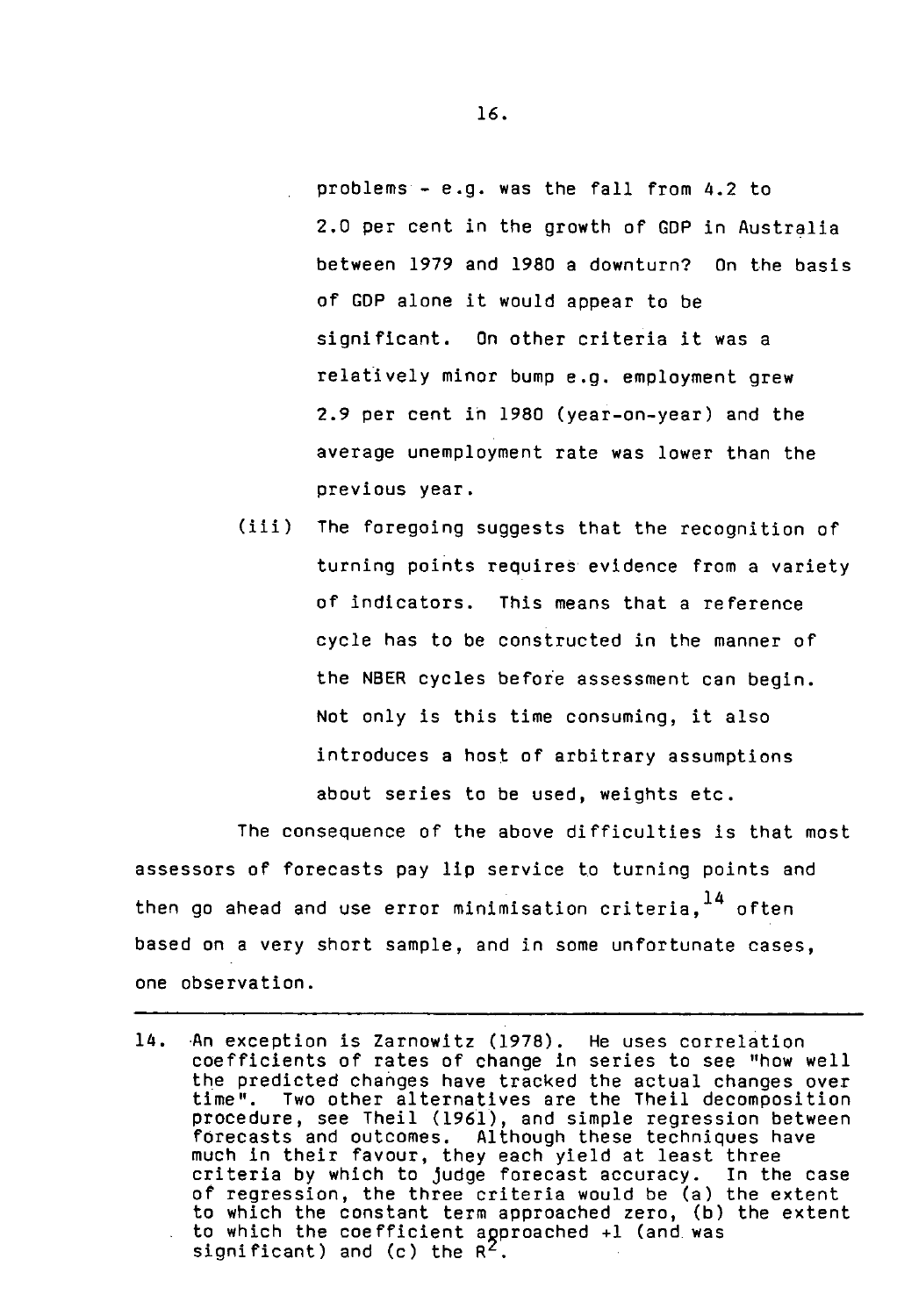### (b) Some Australian Results

This section looks at characteristics of different forecasters and illustrates the difficulties of making judgements about their relative merits. In particular it attempts to address the issue of whether it is possible to identify a forecaster who consistently gets closer to the outcome than the others.

- (1) On the basis or error minimisation there is little to choose between most of the forecasters. For example, for GOP, the RMSE of the average of the forecasts was 1.6 percentage points and only three forecasters were below this; the lowest having a RMSE of 1.4 percentage points.
- $(i)$ On the basis of correlation coefficients there was more dispersion (this measure having the effect of magnifying differences). However, the bunching of forecasts still showed up in that eight of the twelve forecasts for GOP were more closely correlated with the mean forecast than with the outcome. This Is in line with the usual findings.<sup>15</sup>
- $(iii)$ it is tempting to award points to the forecasts that did best on average, judged by both RMSE and correlation.
- 15. There is a common view that the best forecast to use is the mean forecast. One expression of this is the widely read American forecasting newsletter produced by Eggert Economic Enterprises. Eggert subscribes to forty three commercial forecasting series, averages the forecasts received, then sells the resulting "consensus forecast" in their newsletter. The business seems to be flourishing and its consensus forecast is widely quoted.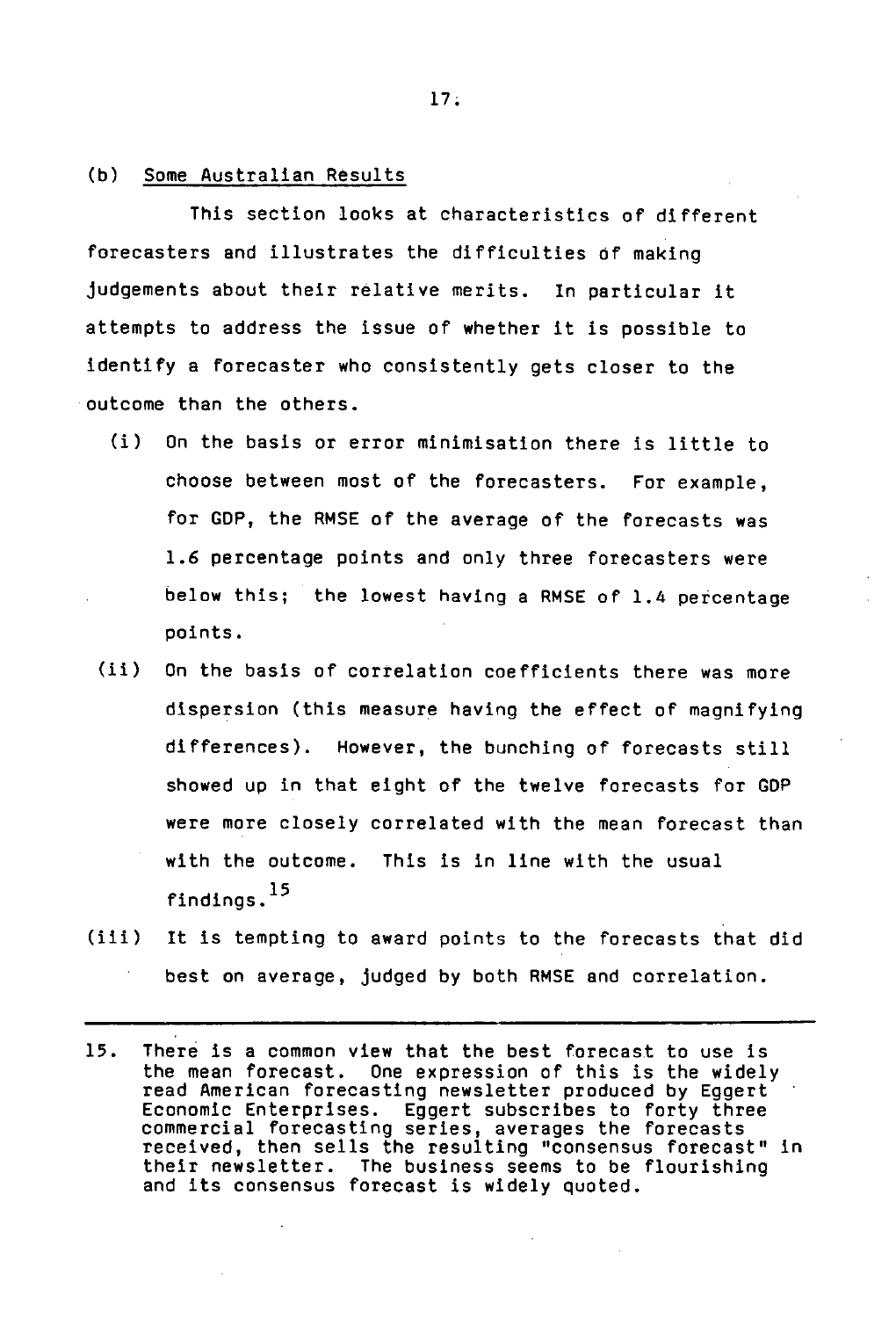Unfortunately, there is only a weak relationship between success as judged by each criterion. Diagram 3 illustrates this relationship by scatter diagrams of rankings by the two criteria for each variable. A high correlation between success by each criterion would show as a tight scatter along a 45<sup>0</sup> line from the origin. This is not apparent for any of the variables; the only two for which the correlation is significantly different from zero are GOP and unemployment. In the case of the former, this is due to the three outlying observations (those that did badly by both criteria). If these three are disregarded, there is no correlation between the remaining nine (those from which the "best" forecaster would be selected).

(iv) Success in any one year does not increase the likelihood of success in the following year. In fact there is no correlation between performance in successive years. Table 3 shows rank correlation coefficients for each variable for each set of adjacent years. That is, the forecasters were ranked from one to twelve by the size of their RMSE for each variable for each year. Rank correlation coefficients were then calculated for adjacent years for each variable. $^{16}$  As can be seen from Table 3 the positive values are quite small, and

is.

<sup>16.</sup> A rank correlation coefficient of +1.0 would indicate the rankings were exactly the same and -1.0 that they were exactly reversed.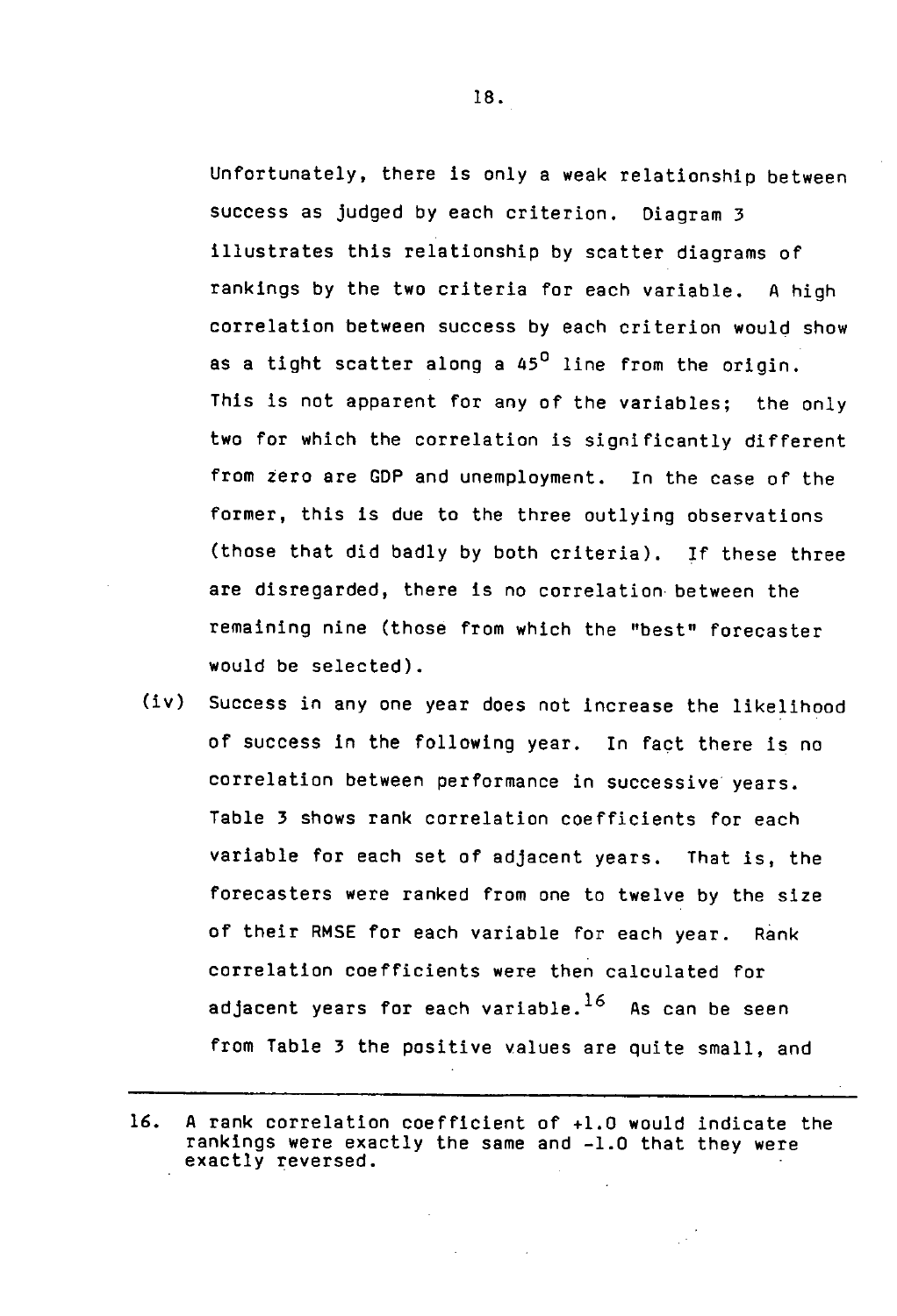



## **CORRELATION BETWEEN ALTERNATIVE CRITERIA**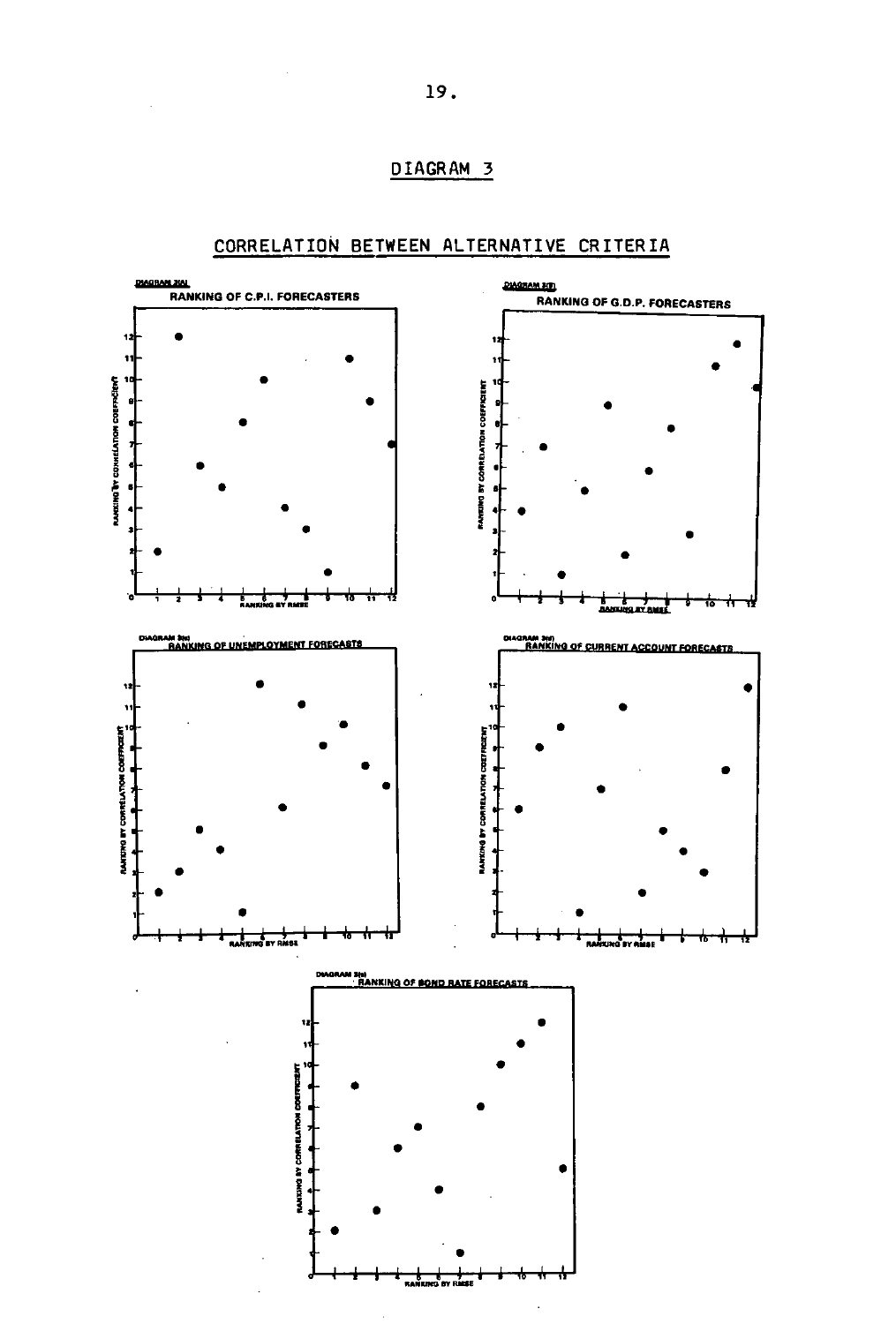would not pass the usual tests of statistical significance. The conclusion is that ranking by success in forecasting is distributed in a random fashion year by year.

| Table 3:          |                           | Rank Correlation Coefficients: |                                          |                           |  |  |  |  |
|-------------------|---------------------------|--------------------------------|------------------------------------------|---------------------------|--|--|--|--|
| Forecast Accuracy |                           |                                |                                          |                           |  |  |  |  |
|                   | 1978<br>$\frac{10}{1979}$ | 1979<br>᠊ᡶᢅᠣ<br>1980           | 1980<br>$\overline{\mathrm{to}}$<br>1981 | 1981<br>$\frac{10}{1982}$ |  |  |  |  |
| GDP growth        | $-0.22$                   | 0.06                           | $-0.28$                                  | 0.04                      |  |  |  |  |
| Inflation         | 0.03                      | 0.17                           | 0.10                                     | $-0.52$                   |  |  |  |  |
| Unemployment      | 0.19                      | $-0.43$                        | 0.38                                     | 0.21                      |  |  |  |  |
| Current Account   | 0.05                      | 0.41                           | $-0.01$                                  | 0.03                      |  |  |  |  |
| Bond Rate         | $-0.31$                   | 0.21                           | 0.22                                     | 0.37                      |  |  |  |  |

Another way of looking at this question is to ask whether an evaluation of forecasts over the period 1978 to 1980 would have told you anything about performance in the following two years. The rank correlation coefficients shown below indicate that such an exercise would have been of little value.

| <b>GDP Growth</b> | 0.30    | Current Account | $-0.22$ |
|-------------------|---------|-----------------|---------|
| Inflation         | $-0.18$ | Bond Rate       | 0.29    |
| Unemployment      | 0.01    |                 |         |

The foregoing should not be taken to suggest that no characteristics are systematic from year to year; some forecasters are usually optimistic and some pessimistic. However, since the outcome varies from being near the top of the range in some years, to being near the bottom in other years, the size of error among forecasters shows no systematic variation from year to year.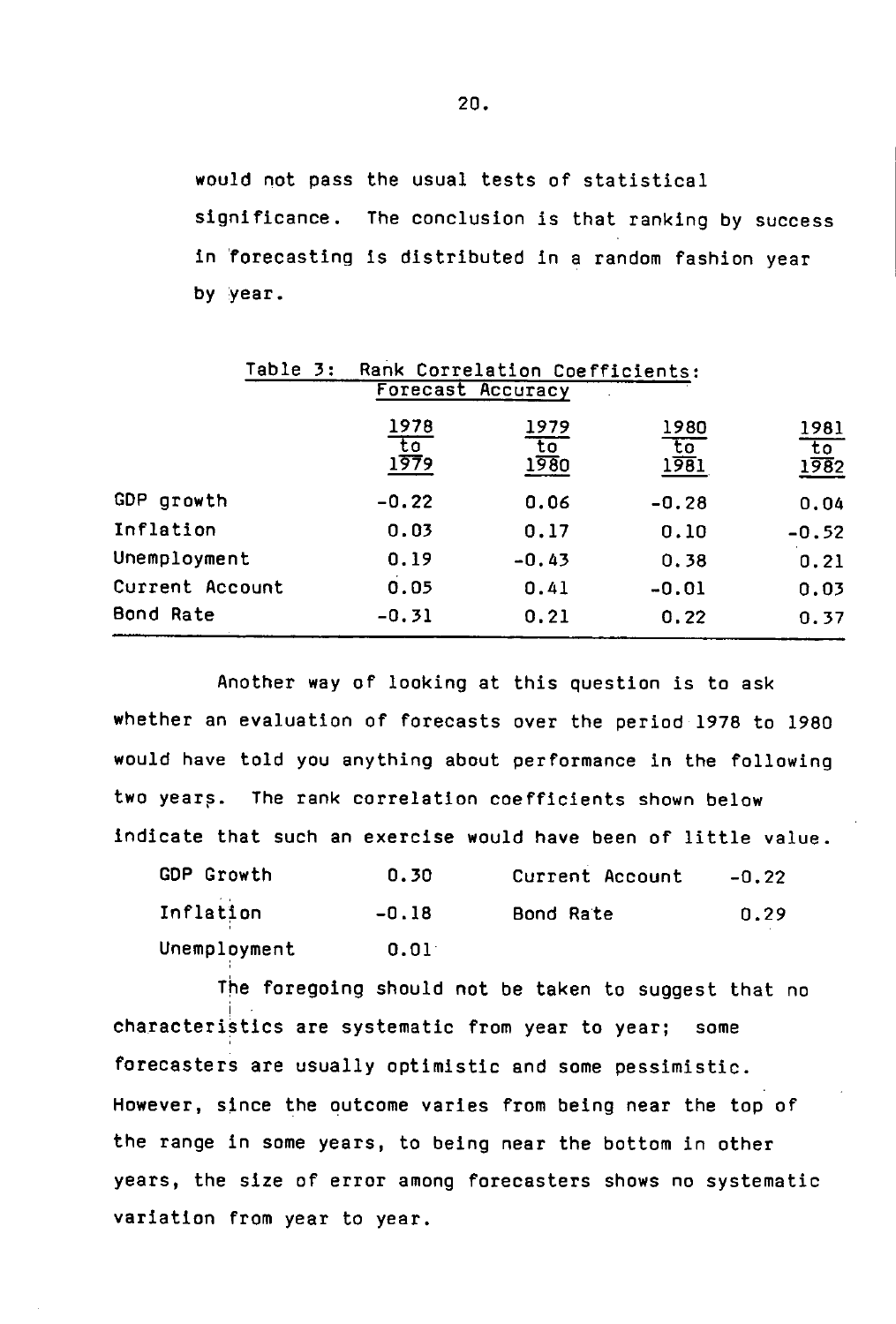#### CONCLUDING REMARKS

The foregoing discussion has presented a sceptical view of the accuracy of economic forecasting and of the value of trying to assess different forecasters. What then is the practical relevance of these generally negative conclusions?

It is easiest to look first at the question of the assessment of forecasts. Here, it is probably true to say that assessments of different forecasters will not be able to tell very much. In particular, they will not be able to unearth a consistently superior forecaster. There is also a great danger of making pronouncements about forecasters on the basis of a small number of observations. Even when a warning is given about the dangers of generalising from one or a few observations, the public will often wish to, and writers of assessments will inadvertently encourage them to do so.<sup>17</sup>

Some assessments of forecasts are not aimed at distinguishing between good and bad forecasters, but between easy-to-forecast variables and hard-to-forecast variables. Once again, the choice of evaluation period can have an extremely important influence on the conclusions reached.<sup>18</sup> Even the addition of one year to the evaluation period can significantly alter the results as was shown in part 1(b).

- 17. e.g. Statements such as "the best forecasters were ..." creep into Pagan et. al. (1982).
- Zarnowitz (1979) summarises his findings as "the accuracy 18. and properties of forecasts depend heavily on the economic characteristics of the periods covered but only weakly and not systematically on the differences among the forecasters".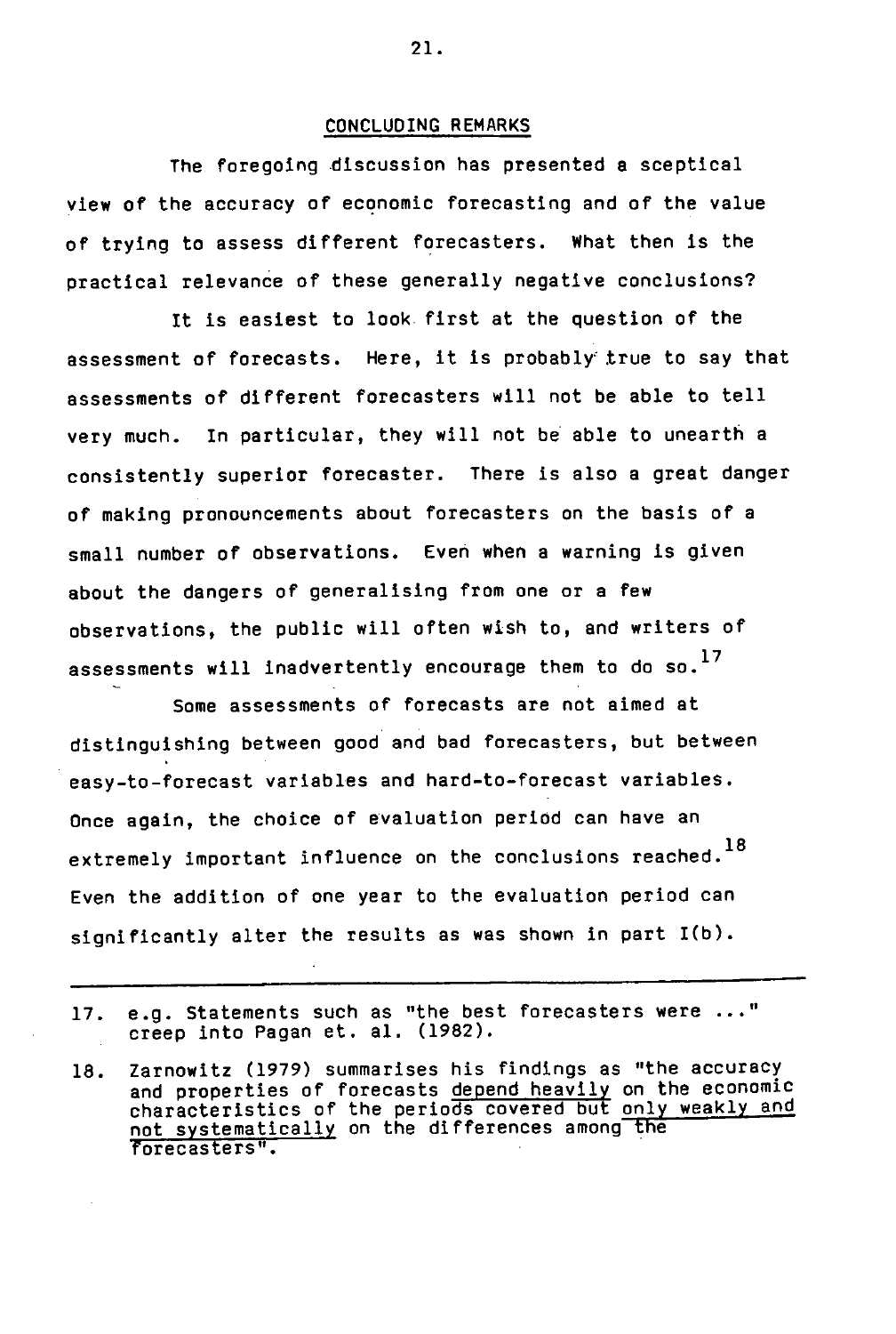Another example where the addition of one year to the evaluation period alters the conclusion is in Smyth and Ash (1975). They concluded that OECD forecasts of GOP between 1967 II and 1973 II were inferior, to a naive model and that there was no evidence of improvement vis-a-vis the naive model. The addition of 1974 to the evaluation period reverses both concl'usions, even though in absolute terms the OECD forecast in that year was poor (see part 1(a)).

The second practical issue concerns the usefulness of making forecasts. The earlier part of this paper suggests that accurate forecasts will only be possible in the cases of some variables forecast for a short period ahead in uneventful years. In which case, the question arises of whether there is any point in making forecasts at all.

One answer is to say that forecasts are useful because of their conservatism and tendency to cluster around an accepted view. These apparent shortcomings of published forecasts enable them to crystallise the conventional wisdom about what is likely to happen. Whether they subsequently prove to be accurate or inaccurate, they at least tell something about what the majority is thinking and how they will probably act. They also provide an insurance policy for the decision-maker who is faced with great uncertainty. If a decision (e.g. an investment decision) turns out to have been unwise, the decision-maker can placate an angry chief executive or board by pointing out that it was taken on the basis of the, best information available. Economic consultancy and commercial economic forecasting owe a lot of their demand to these considerations.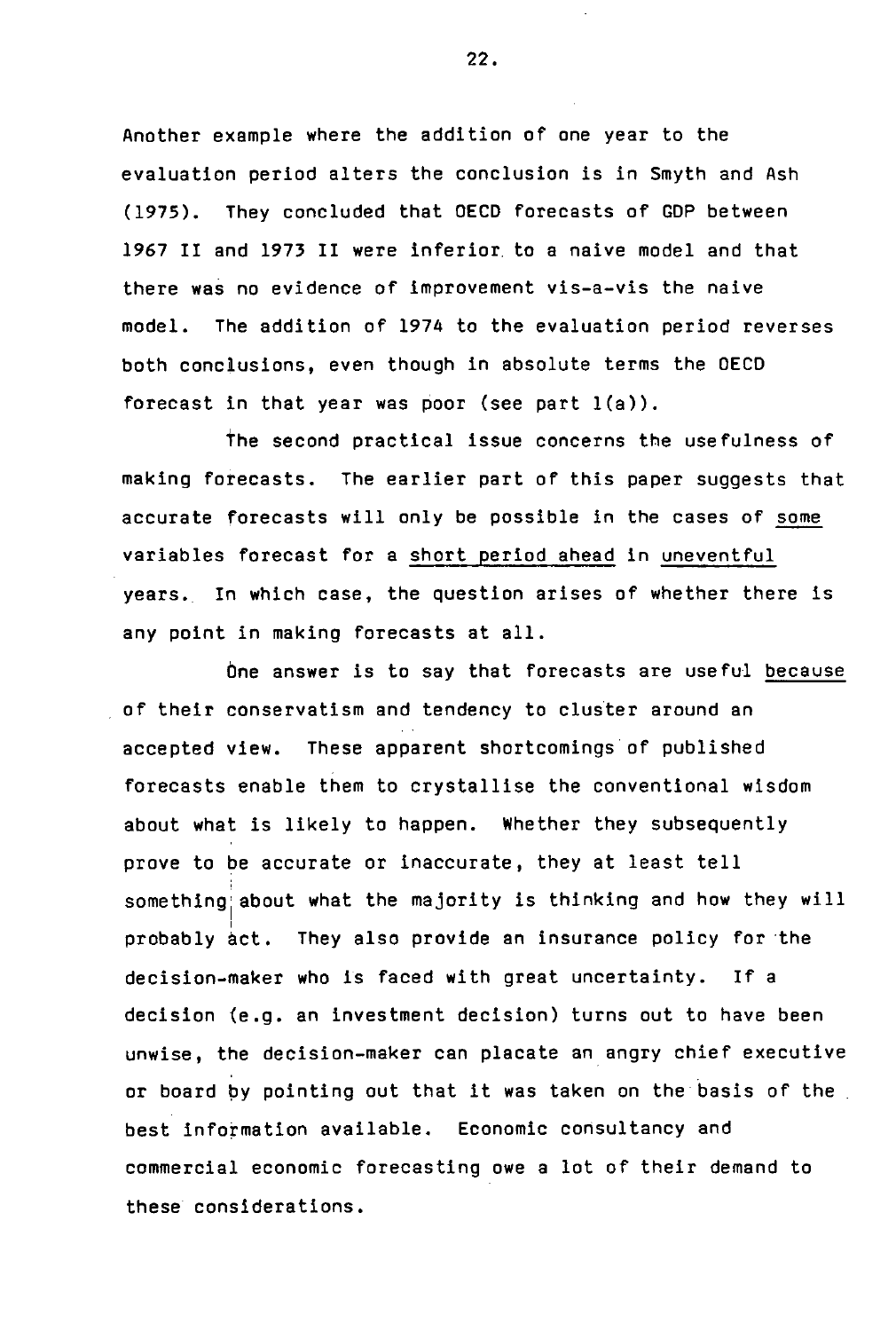A more fundamental reason for forecasting is that there is no choice; forecasts have to be made. This is true in the case of businesses making investment, hiring, lending or borrowing decisions and also in the case of governments making decisions about economic policy. In the case of macroeconomic policy, it would be impossible to devise a budget, a means of financing it, a monetary projection etc. other than on the basis of economic forecasts. Thus, even those who recognise the severe limitations of economic forecasting have to engage in it, and have to be serious enough about it to avoid obvious errors and inconsistencies. There are, however, ways of reducing the amount of reliance that has to be placed on the accuracy of forecasts. One view favours the replacement of "fine tuning" by "fiscal or monetary rules". This has happened in a number of countries over the last decade or so. It should be noted that this does not eliminate the need for forecasts, it merely reduces it.

Whether it is due to scepticism about the reliability of economic forecasts or not, there seems to have been a reduction in demands for the publication of official government forecasts. This would seem to be logical. If all forecasts are going to be misleading at times, is there a point in having one forecast with an official imprimatur on it? Would government be held responsible for adverse consequences experienced by the private sector as a result of their acting on the basis of it? Would governments, the press or lobby groups start to regard the official forecast as a target?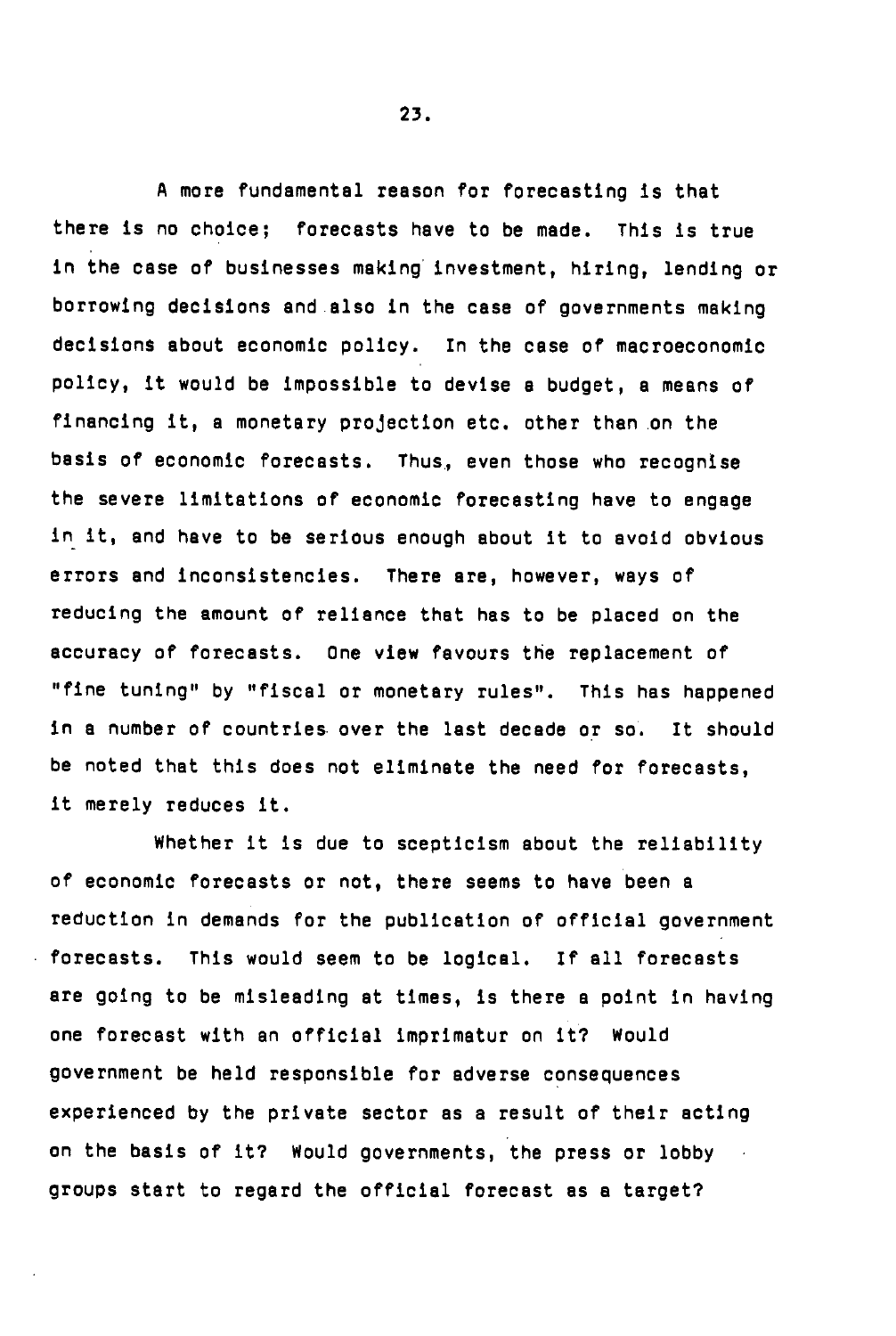These sorts of considerations have made many in government feel reluctant to publish comprehensive forecasts. While this reluctance is understandable, if taken too far it would deny the principle of public accountability. It is understandable that the public would wish to be assured that the government was not trying to pull the wool over their eyes when framing economià policies. It is reasonable, therefore, that the main assumptions (i.e. forecasts) on which such things as the budget and the monetary projection are based should be made public. To this extent there is a role for publication of official forecasts, but beyond that, the case is weaker.

24.

242 8R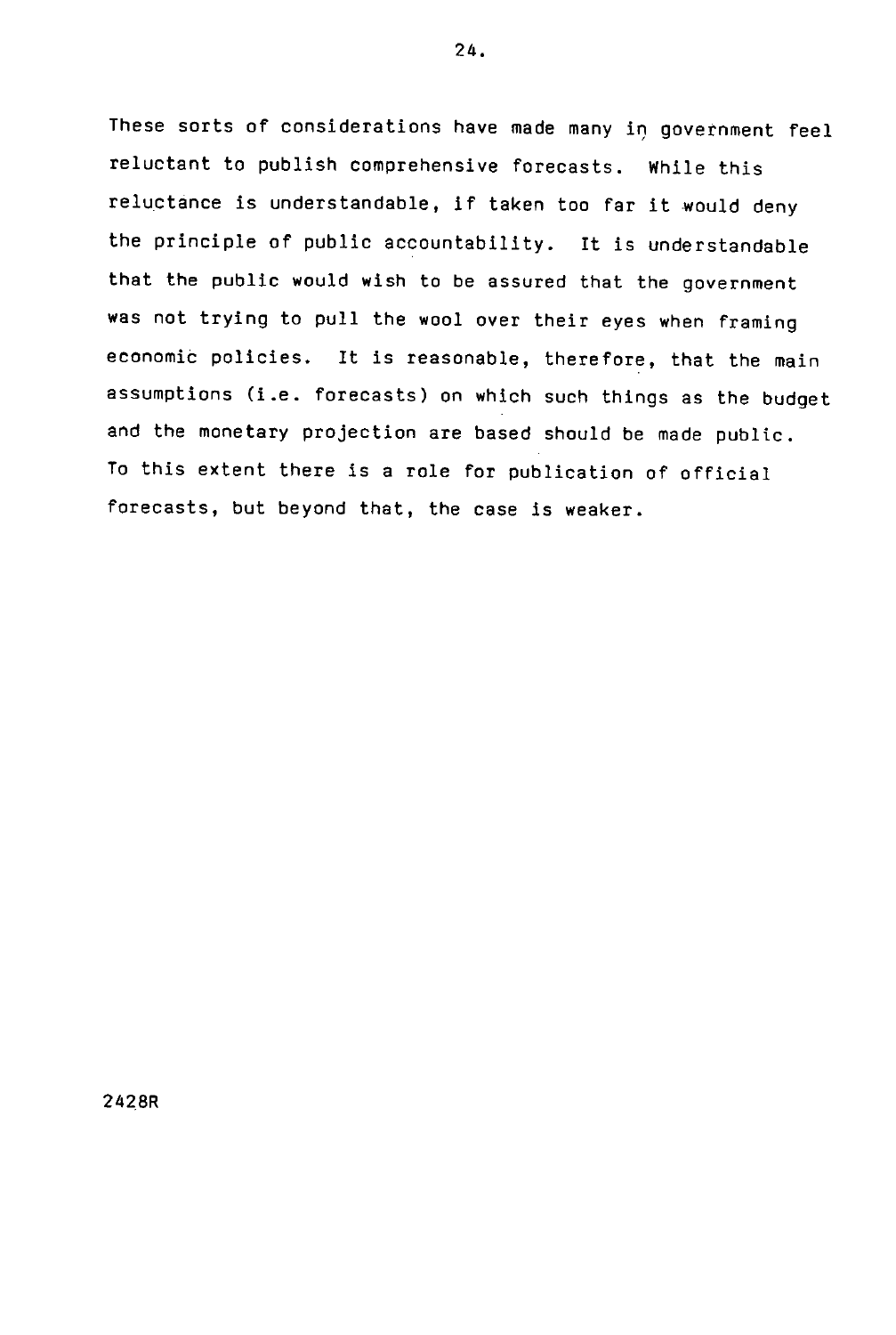## DIAGRAM 1

|                            |                                              | Actual                                           | Highest<br>Forecast                     | Lowest<br>Forecast                     |
|----------------------------|----------------------------------------------|--------------------------------------------------|-----------------------------------------|----------------------------------------|
| <b>GDP Growth</b>          | 1977<br>1978<br>1979<br>1980<br>1981<br>1982 | 1.1<br>2.6<br>4.2<br>1.6/3.3<br>3.9<br>$-0.3$    | 6.0<br>4.5<br>4.2<br>4.1<br>3.5         | 2.0<br>2.0<br>1.1<br>3.0<br>1.9        |
| <b>CPI</b>                 | 1977<br>1978<br>1979<br>1980<br>1981<br>1982 | 9.3<br>7.8<br>10.0<br>9.2<br>11.3<br>11.0        | 9.3<br>8.5<br>12.0<br>12.0<br>12.5      | 6.1<br>5.3<br>8.0<br>9.2<br>9.0        |
| Unemployment               | 1977<br>1978<br>1979<br>1980<br>1981<br>1982 | 333<br>367<br>415/389<br>406<br>350<br>448       | 440<br>445<br>430<br>440<br>445         | 325<br>400<br>350<br>385<br>355        |
| Current Account<br>Deficit | 1977<br>1978<br>1979<br>1980<br>1981<br>1982 | 2820<br>3960<br>2530<br>3640<br>7280<br>8390     | 2750<br>3500<br>3800<br>4000<br>9000    | 1500<br>2400<br>1300<br>2000<br>6000   |
| Bond Rate                  | 1977<br>1978<br>1979<br>1980<br>1981<br>1982 | 9.50<br>8.80<br>10.08<br>12.60<br>15.00<br>14.00 | 9.80<br>8.80<br>12.50<br>13.75<br>15.00 | 8.00<br>8.00<br>9.50<br>12.00<br>13.00 |

i,

 $\sim$ 

 $\mathcal{O}(\mathcal{F}^{\mathcal{O}}_{\mathcal{F}})$  . In particular,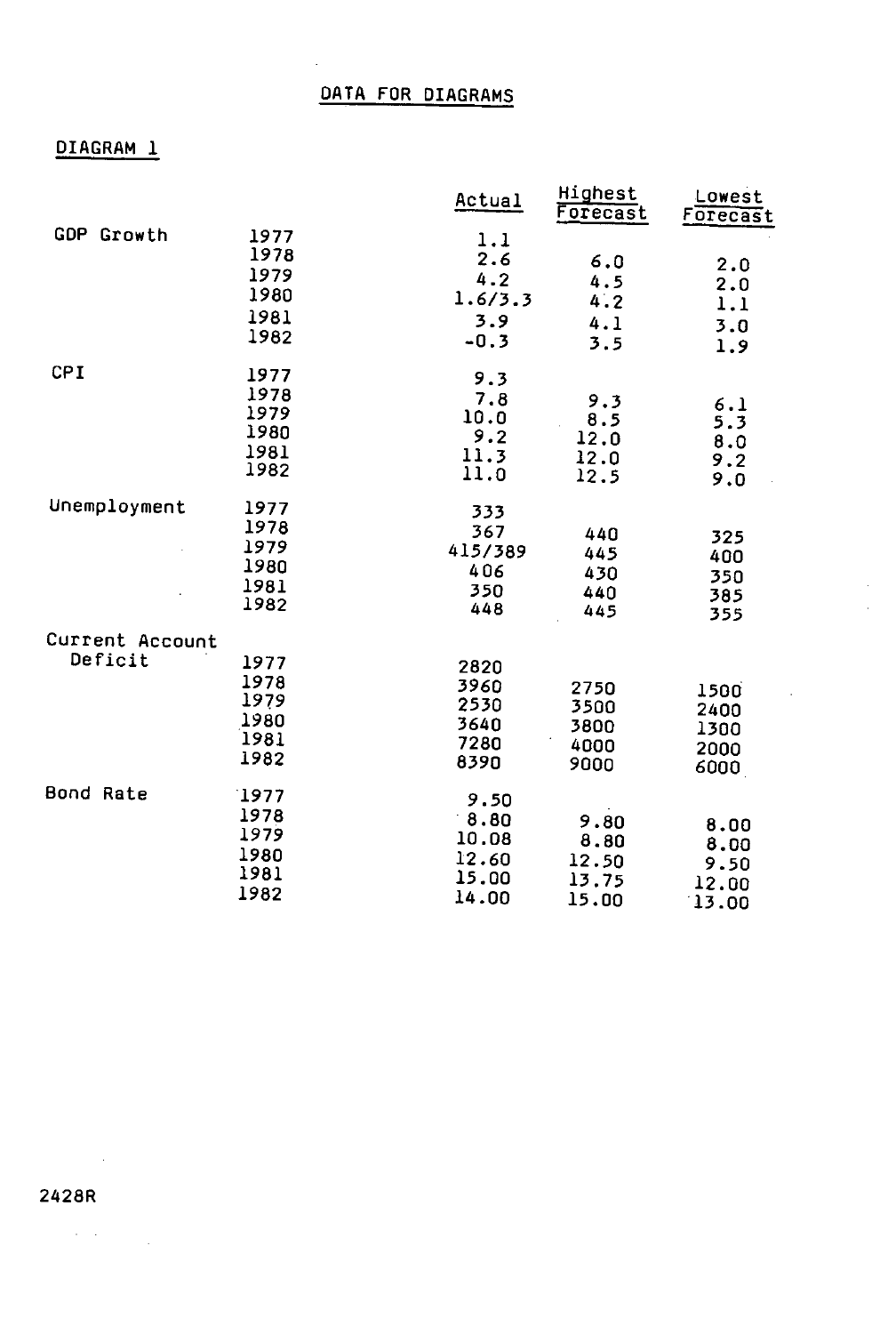## **APPENDIX**

### EXTRAPOLATIVE FORECASTS

 $\tt{extrapolative Range = 'No Change'  $\pm$  Average Size of Changes in Past 5 Years$ 

|                              |                              |                              | Benchmark Range              |                            |                              |                    |       | Extrapolative Range/     |
|------------------------------|------------------------------|------------------------------|------------------------------|----------------------------|------------------------------|--------------------|-------|--------------------------|
| OP.<br>Growth                | No Change ASC                |                              | <b>Upper</b><br>(U)          | (L).                       | Lower Actual<br>(A)          | <b>U&gt;A&gt;L</b> |       | Range of<br>Forecasts    |
| 1978<br>1979                 | 2.4<br>1.5                   | 2.1<br>1.4                   | 4.5<br>2.9                   | 0.3<br>0.1                 | 2.6<br>4.2                   | Y                  |       | 1.1<br>1.1               |
| 1980<br>1981<br>1982         | 5.3<br>3.3<br>3.9            | 1.5<br>1.8<br>1.5            | 6.8<br>5.1<br>5.4            | 3.8<br>1.5<br>2.4          | 1.6<br>3.9<br>$-0.3$         | Y                  |       | 1.3<br>3.3               |
| nflation:                    |                              |                              |                              |                            |                              |                    | Aver: | 1.9<br>1.7               |
| 1978<br>1979                 | 13.1<br>7.9                  | 3.9<br>2.5                   | 17.0<br>10.4                 | 9.2<br>5.4                 | 7.8<br>10.0                  | Υ                  |       | 2.4<br>1.6               |
| 1980<br>1981<br>1982         | 9.2<br>10.2<br>9.1           | 2.3<br>2.0<br>1.8            | 11.5<br>12.2<br>10.9         | 6.9<br>8.2<br>7.3          | 9.2<br>11.0<br>11.0          | Υ<br>Υ             |       | 1.5<br>1.7<br>1.0        |
| Inemployment                 |                              |                              |                              |                            |                              |                    | Aver: | 1.7                      |
| 1978<br>1979<br>1980<br>1981 | 333<br>367<br>389<br>406     | 50<br>60<br>-65<br>35        | 380<br>420<br>445<br>440     | 280<br>300<br>325<br>370   | 367<br>415<br>406<br>350     | Υ<br>Υ<br>Y        |       | 0.9<br>2.7<br>1.9<br>2.1 |
| 1982<br>urrent account:      | 350                          | 30                           | 380                          | 320                        | 448                          |                    | Aver: | 0.7<br>1.7               |
| 1978<br>1979<br>1980<br>1981 | 2320<br>3070<br>2090<br>2380 | 1090<br>1230<br>1110<br>1010 | 3410<br>4300<br>3200<br>3390 | 400<br>1840<br>980<br>1370 | 3960<br>2530<br>3640<br>7280 | Y                  |       | 2.4<br>2.2<br>0.9<br>1.0 |
| 1982<br>ond rate             | 7220                         | 1520                         | 8740                         | 5700                       | 8390                         | `Y                 | Aver: | 1.0<br>1.7               |
| 1978                         | 9.50                         | 1.1                          | 10.6                         | 8.4                        | 8.80                         | Ÿ                  |       | 1.0                      |
| 1979<br>1980<br>1981         | 8.80<br>10.08<br>12.60       | 0.4<br>0.8<br>1.2            | 9.2<br>10.9<br>13.8          | 8.4<br>9.3<br>11.4         | 10.08<br>12.60<br>15.00      |                    |       | 1.0<br>1.4               |
| 1982                         | 15.00                        | 1.6                          | 16.6                         | 13.4                       | 14.00                        | Υ                  | Aver: | 1.4<br>2.6<br>T.T        |

The 'no change' figures are based on the latest information vailable at the time the forecasts were compiled (i.e. September quarter or GOP and CPI, November for current account).

428R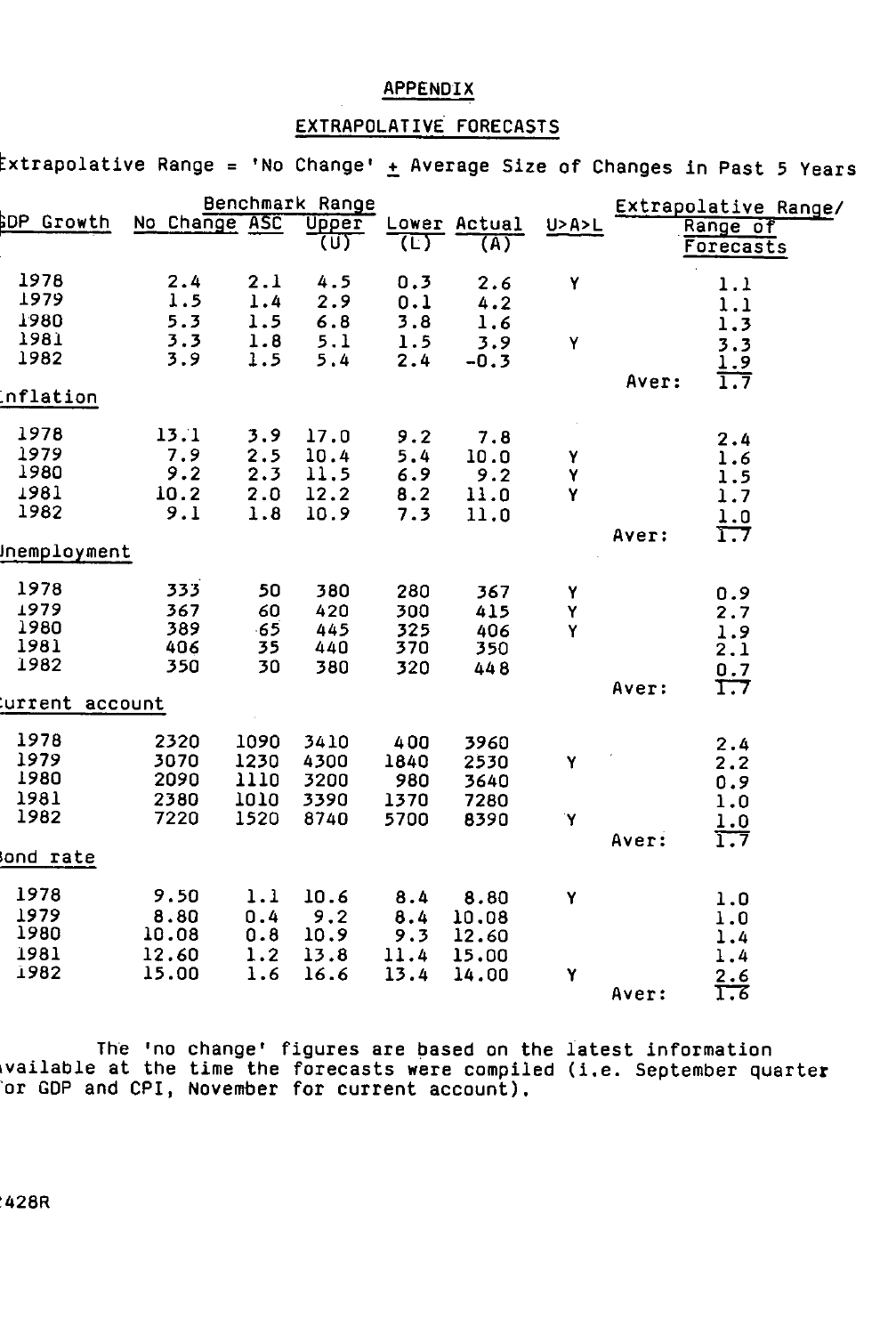# DIAGRAM 2(a)

|                   | Actual | Forecaster (A) | Forecaster (B) |
|-------------------|--------|----------------|----------------|
| Year 1            | 2.8    | 1.0            | 3              |
| Year <sub>2</sub> | 4.0    | 5.3            |                |
| Year 3            | 1.0    | 3.2            | 3              |
| Year<br>-4        | 1.5    | 1.0            | 3              |
| Year 5            | 2.8    | 3.5            | 3              |
| Year 6            | 4.5    | 6.2            | 3              |
| Root Mean         |        |                |                |
| Square Error      |        | 1.5            | $1.3^{\circ}$  |
| Mean Absolute     |        |                |                |
| Error             |        | 1.4            | 1.1            |

# DIAGRAM 2(b)

|                   |                                | Actual                                              | Forecaster (A)                   | Forecaster (B)                   |
|-------------------|--------------------------------|-----------------------------------------------------|----------------------------------|----------------------------------|
| Year 1            | March<br>June<br>Sept.<br>Dec. | 100<br>100<br>100<br>100<br>100                     |                                  |                                  |
| Year <sub>2</sub> | March<br>June<br>Sept.<br>Dec. | 101.5<br>103.0<br>104.5<br>106.0<br>103.8<br>(3.8%) |                                  |                                  |
| Year 3            | March<br>June<br>Sept.<br>Dec. | 108.3<br>$-108.3$<br>108.3<br>108.3                 | 106.5<br>106.5<br>106.5<br>106.5 | 107.5<br>109.0<br>110.5<br>112.0 |
|                   |                                | 108.3<br>(4.3%)                                     | 106.5<br>(1.0%)                  | 109.8<br>(5.7%)                  |

à.

J.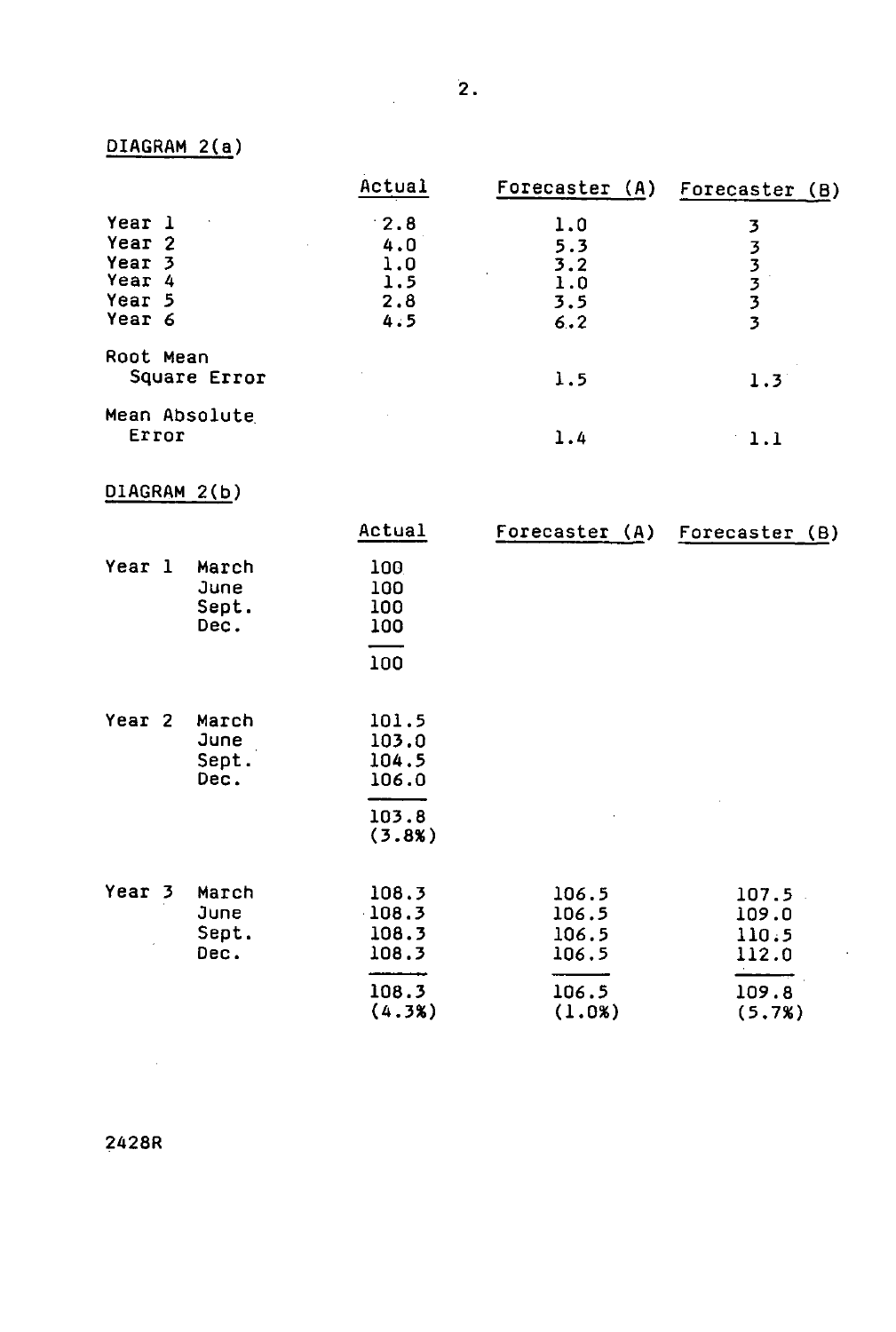- Artis, N.J. "Why do Forecasts Differ?" Paper presented to the Panel of Academic Consultants No. 17. Bank of England. February 1982.
- Carlson, J.A. "A Study of Price Forecasts" Annals of Economic and Social Measurement Winter 1977.
- Caton, C. "The NIF Model An Outsider's View from a Former Insider" Paper presented at Conference on NIF-lO. Canberra. October 1982.
- Christ, C.F. "Judging the Performance of Econometric Models of the US Economy", International Economic Review, February 1975.
- Cooper, R.L. "The Predictive Performance of Quarterly Econometric Models of the United States" in Economic Models of Cyclical Behaviour, ed. Bert G. Hickman, NBER, N.Y. 1972.
- Daub, M. "The Accuracy of Canadian Short-Term Forecasts Revisted" Canadian Journal of Economics, August 1981.
- Fromm, C. and Klein, L. "The NBER/NSF Model comparison Seminar: An Analysis of Results", Annals of Economic and Social Measurement, vol 5, No. 1, 1976.
- Hirsch, A.A., Grimm, B.L. and Narasimham, G.V.L. "Some Multiplier and Error Characteristics of the BEA Quarterly Model", <u>International Economic Review</u>,<br>October 1974.
- Granger, C.W.J. and Newbold, P. Forecasting Economic Time Series, Academic Press. New York, 1977.
- Jonson, P.O. and Norton, W.E. "Macroeconomic Modelling: The RBA Experience" Reserve Bank Statistical Bulletin, January 1980.
- Lucas, R.E. "Econometric Policy Evaluation: A Critique", in K. Brunner and A Meltzer, eds. The Phillips Curve and Labor Markets, Carnegie Rochester Conference on Public Policy, Vol 1 1976.
- McCarthy M.D., Howery, E.P. and Klein, L.R. "Notes on Testing the Predictive Performance of Econometric Models", International Economic Review, June 1974.
- McCrann, T. "Economic Forecasts for the Year Ahead", The Age, various dates in January 1978 to 1982.
- McNees, S.K. "An Evaluation of Economic Forecasts: Extension and Update, "New England Economic Review, September/October 1976.
- McNees, S.K. "The Methodology of Macro-econometric Model Comparison", Large-Scale Macro-Econometric Models J. Kmenta and J. Ramsey (eds) North Holland, 1981(a).